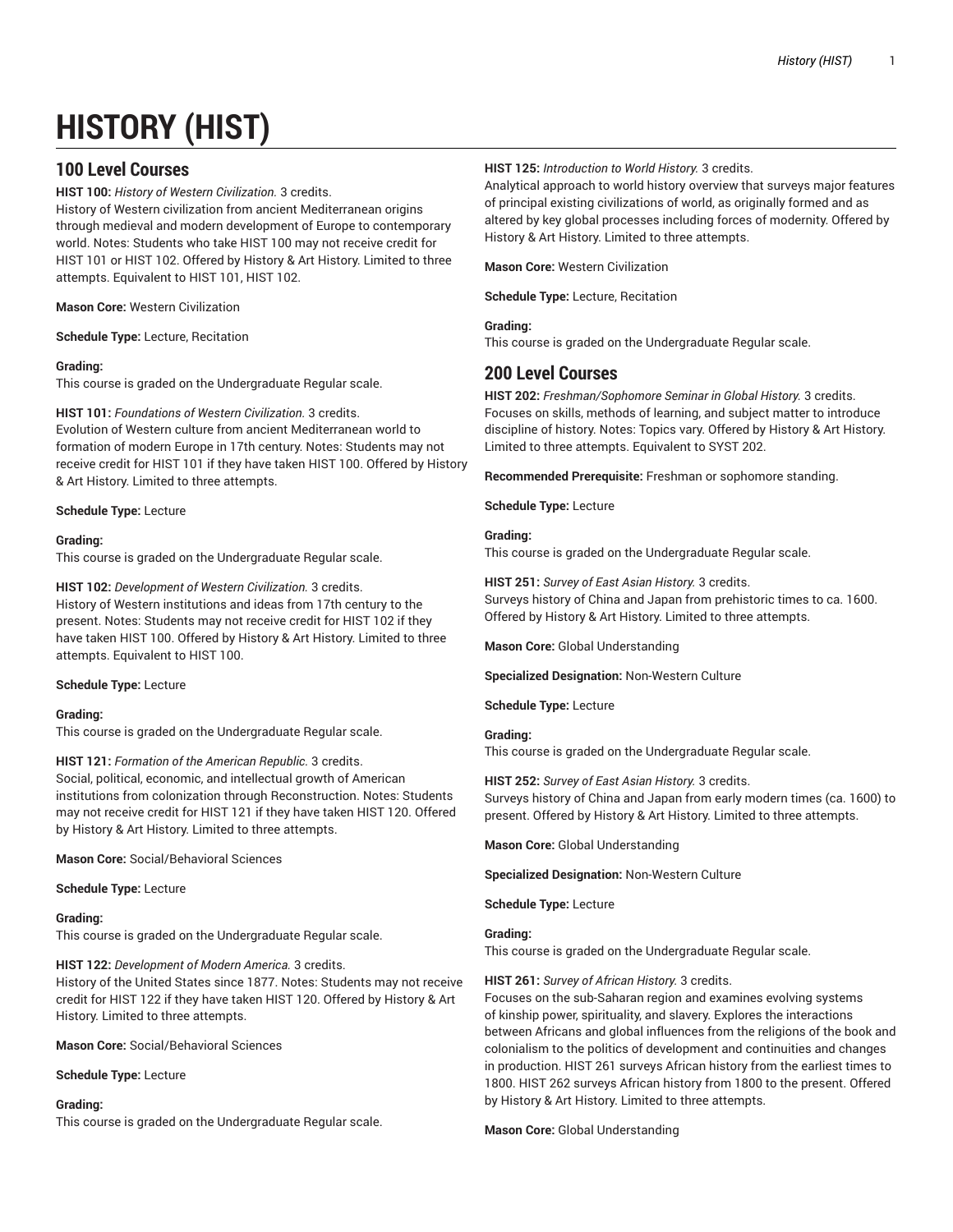**Specialized Designation:** Non-Western Culture

**Schedule Type:** Lecture

## **Grading:**

This course is graded on the Undergraduate Regular scale.

# **HIST 262:** *Survey of African History.* 3 credits.

Focuses on the sub-Saharan region and examines evolving systems of kinship power, spirituality, and slavery. Explores the interactions between Africans and global influences from the religions of the book and colonialism to the politics of development and continuities and changes in production. HIST 261 surveys African history from the earliest times to 1800. HIST 262 surveys African history from 1800 to the present. Offered by History & Art History. Limited to three attempts.

**Mason Core:** Global Understanding

**Specialized Designation:** Non-Western Culture

**Schedule Type:** Lecture

# **Grading:**

This course is graded on the Undergraduate Regular scale.

**HIST 271:** *Survey of Latin American History.* 3 credits. Surveys colonial era to 1825. Emphasizes interactions of United States, Latin America. Offered by History & Art History. Limited to three attempts.

**Mason Core:** Global Understanding

**Specialized Designation:** Non-Western Culture

**Schedule Type:** Lecture

#### **Grading:**

This course is graded on the Undergraduate Regular scale.

# **HIST 272:** *Survey of Latin American History.* 3 credits.

Surveys development of independent Latin America since 1825. Emphasizes interactions of United States, Latin America. Offered by History & Art History. Limited to three attempts.

**Mason Core:** Global Understanding

**Specialized Designation:** Non-Western Culture

**Schedule Type:** Lecture

# **Grading:**

This course is graded on the Undergraduate Regular scale.

**HIST 281:** *Survey of Middle Eastern Civilization.* 3 credits. Survey of Middle Eastern history from rise of Islam to present, emphasizing processes that led to emergence of economic, cultural, social, and political institutions that characterize region today. Surveys period from rise of Islam in 570 to medieval period (ca. 1258) Offered by History & Art History. Limited to three attempts.

**Mason Core:** Global Understanding

**Specialized Designation:** Non-Western Culture

**Schedule Type:** Lecture

#### **Grading:**

This course is graded on the Undergraduate Regular scale.

### **HIST 282:** *Survey of Middle Eastern Civilization.* 3 credits.

Survey of Middle Eastern history from rise of Islam to present, emphasizing processes that led to emergence of economic, cultural, social, and political institutions that characterize region today. Surveys medieval period to present. Offered by History & Art History. Limited to three attempts.

**Mason Core:** Global Understanding

**Specialized Designation:** Non-Western Culture

**Schedule Type:** Lecture

**Grading:**

This course is graded on the Undergraduate Regular scale.

# **300 Level Courses**

**HIST 300:** *Introduction to Historical Method.* 3 credits. Introduces research skills and methods, as well as historical interpretation, culminating in written and oral presentations. Notes: Topics vary according to instructor. History majors strongly urged to take HIST 300 as soon as possible after reaching 30 credits. Grade of C or better is required to graduate with BA in history. Students may repeat HIST 300 only with permission from the Department of History and Art History and repetitions are limited. Offered by History & Art History. Limited to three attempts.

**Mason Core:** Synthesis

**Specialized Designation:** Scholarly Inquiry., Writing Intensive in Major

**Recommended Prerequisite:** History majors with 30 credits or permission of instructor.

# **Registration Restrictions:**

Enrollment is limited to students with a major in History.

**Schedule Type:** Lecture

# **Grading:**

This course is graded on the Undergraduate Regular scale.

# **HIST 301:** *Classical Greece.* 3 credits.

Political, social, economic, and cultural history of classical Greece from development of the city-state through 5th century. Offered by History & Art History. Limited to three attempts.

# **Schedule Type:** Lecture

# **Grading:**

This course is graded on the Undergraduate Regular scale.

**HIST 302:** *Classical Rome.* 3 credits.

Political, social, economic, and cultural history of classical Rome from founding of the city through fall of Roman republic. Offered by History & Art History. Limited to three attempts.

# **Schedule Type:** Lecture

# **Grading:**

This course is graded on the Undergraduate Regular scale.

**HIST 304:** *Western Europe in the Middle Ages.* 3 credits.

Survey of development of European society from collapse of Roman rule in 5th century to advent of Black Death in 14th century. Emphasizes political, social, cultural, and intellectual growth of society that developed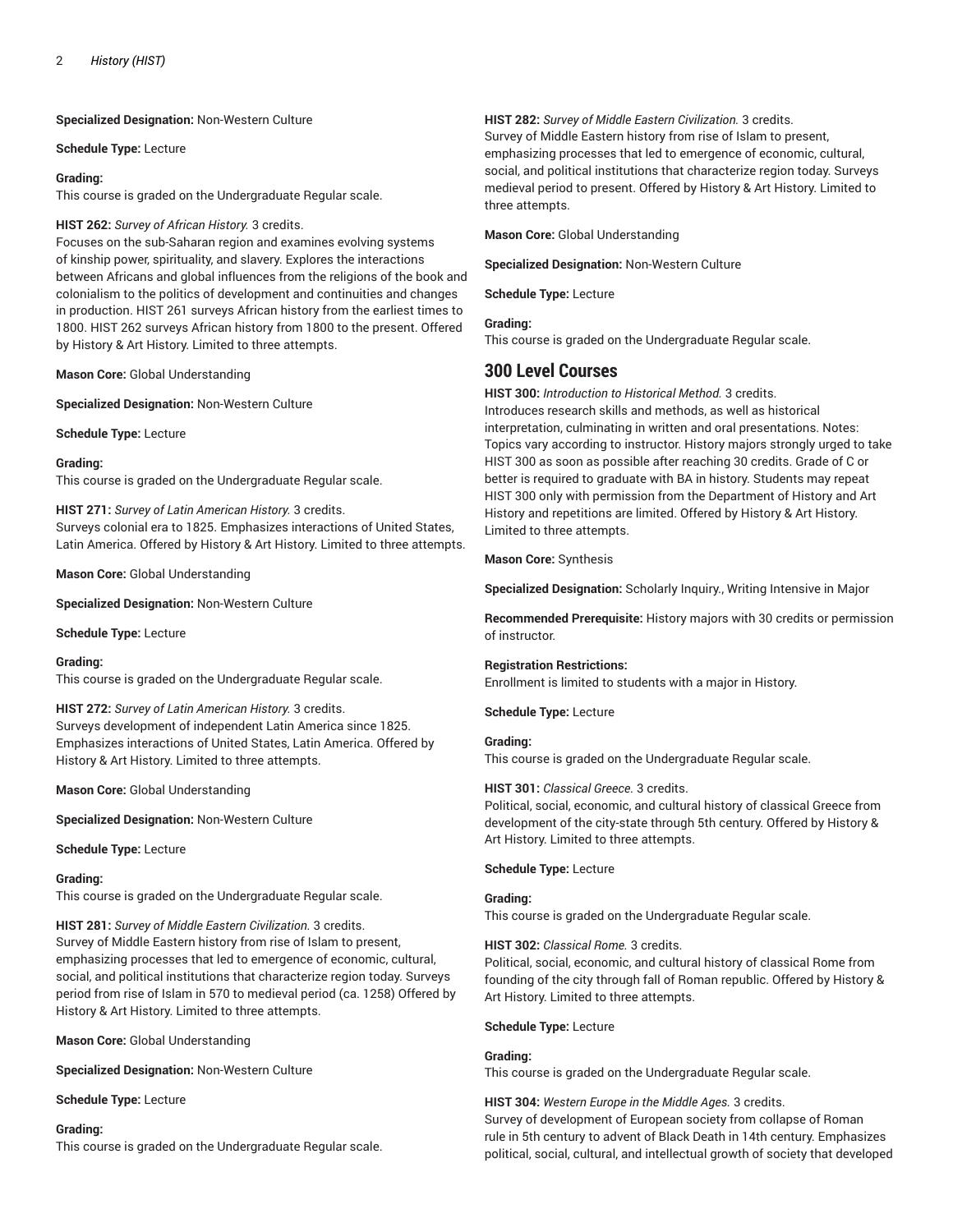from Roman, Catholic, and Germanic roots. Offered by History & Art History. Limited to three attempts.

**Recommended Prerequisite:** 6 hours of history or permission of instructor.

## **Schedule Type:** Lecture

#### **Grading:**

This course is graded on the Undergraduate Regular scale.

#### **HIST 305:** *The Renaissance.* 3 credits.

Survey considering Renaissance as phenomenon rather than chronological period. Emphasizes growth of humanism in Italy in 14th and 15th centuries, development of new political concepts, and laicization of society. Includes transmission of these developments to transalpine Europe in late 15th and 16th centuries. Offered by History & Art History. Limited to three attempts.

#### **Schedule Type:** Lecture

#### **Grading:**

This course is graded on the Undergraduate Regular scale.

#### **HIST 306:** *The Reformation.* 3 credits.

Late medieval ecclesiastical conditions and reform movements, late scholasticism, Protestant Reformation, Catholic Reformation, dynastic rivalries, and religious wars. Concludes with Peace of Westphalia. Offered by History & Art History. Limited to three attempts.

#### **Schedule Type:** Lecture

#### **Grading:**

This course is graded on the Undergraduate Regular scale.

# **HIST 307:** *Old Regime and Revolutionary Europe.* 3 credits.

Political, social, economic, and cultural history of Europe from 1648 to 1815. Crisis of authority, consolidation of the state, absolutism, colonial expansion, the Scientific Revolution and the Enlightenment, and the French Revolution and Napoleon. Offered by History & Art History. Limited to three attempts.

#### **Schedule Type:** Lecture

#### **Grading:**

This course is graded on the Undergraduate Regular scale.

#### **HIST 308:** *Nineteenth-Century Europe.* 3 credits.

History of Europe from Congress of Vienna to outbreak of World War I. Offered by History & Art History. Limited to three attempts.

#### **Schedule Type:** Lecture

# **Grading:**

This course is graded on the Undergraduate Regular scale.

# **HIST 309:** *Europe in Crisis: 1914-1948.* 3 credits.

Two world wars, the Great Depression, and political and cultural revolutions transformed Europe as never before. Explores causes and consequences of these tumultuous events, and concludes with consideration of reconstruction that caps period. Offered by History & Art History. Limited to three attempts.

# **Schedule Type:** Lecture

**Grading:**

This course is graded on the Undergraduate Regular scale.

#### **HIST 312:** *Nationalism in Eastern Europe.* 3 credits.

Examines history of modern Eastern Europe from mid-19th century through collapse of communist regimes in 1989, and includes focus on Yugoslav wars of 1990s. Nationalism provides organizing theme; topic approached through literature, political, social, cultural, and new media sources. Class sessions emphasize discussion of central issues and sources. Offered by History & Art History. Limited to three attempts.

### **Schedule Type:** Lecture

# **Grading:**

This course is graded on the Undergraduate Regular scale.

# **HIST 314:** *History of Germany.* 3 credits.

Political, diplomatic, economic, social, and cultural development of Germany from dissolution of Holy Roman Empire to present. Offered by History & Art History. Limited to three attempts.

#### **Schedule Type:** Lecture

### **Grading:**

This course is graded on the Undergraduate Regular scale.

#### **HIST 322:** *Modern Britain.* 3 credits.

History of Britain from mid-18th century to present. Focuses on social, political, and economic transformations of industrialization; culture of 19th-century industrial society; problems of late 19th-century economic competition and imperialism; creation of welfare state; and experience of post-World War II political, social, and economic realignments. Offered by History & Art History. Limited to three attempts.

**Recommended Prerequisite:** 6 hours of history or permission of instructor.

**Schedule Type:** Lecture

### **Grading:**

This course is graded on the Undergraduate Regular scale.

# **HIST 326:** *Stalinism.* 3 credits.

Examines Josef Stalin and Stalinism as a political, economic, social, and cultural system, with a focus on the period from Lenin's death in 1924 through Stalin's death in 1953. Explores the history of rapid industrialization, collectivization of agriculture, famine, terror, war, Cold War, and human suffering in the Soviet Union and Eastern Europe. Offered by History & Art History. Limited to three attempts.

#### **Specialized Designation:** Non-Western Culture

#### **Schedule Type:** Lecture

#### **Grading:**

This course is graded on the Undergraduate Regular scale.

**HIST 327:** *The Soviet Union and Russia Since World War II.* 3 credits. Analyzes the Soviet Union, the Cold War "enemy" of the United States, from victory in World War II under Joseph Stalin through collapse in 1991. Studies the fifteen independent countries that emerged from the Soviet collapse, including Russia, the Baltic States, Ukraine, Belarus, Moldova, Central Asia, and the Caucasus, which continue to influence world politics and culture today. Offered by History & Art History. Limited to three attempts.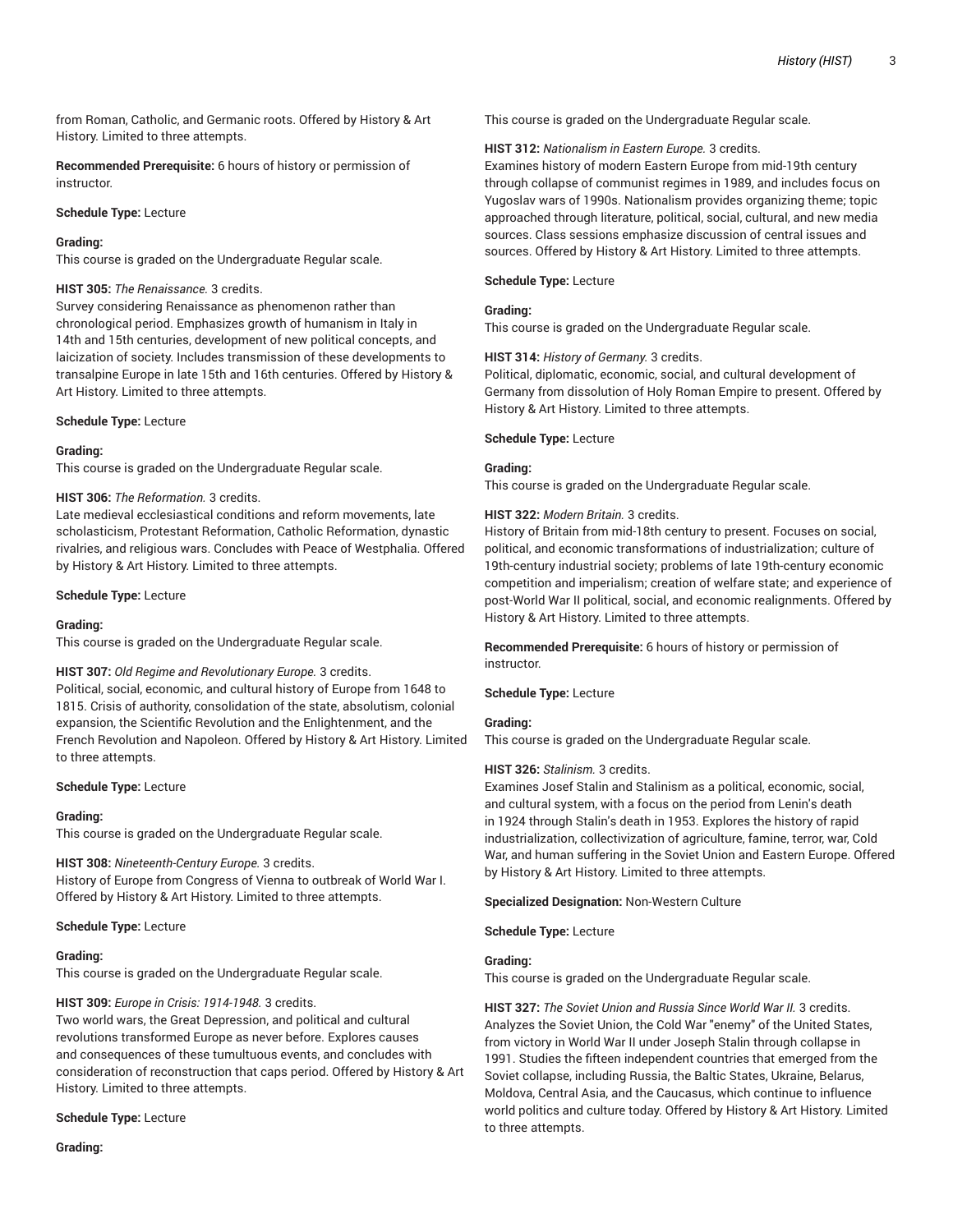**Specialized Designation:** Non-Western Culture

**Schedule Type:** Lecture

## **Grading:**

This course is graded on the Undergraduate Regular scale.

## **HIST 328:** *Rise of Russia.* 3 credits.

Political, social, and cultural development of Russia from early times to the end of the 19th century. Offered by History & Art History. Limited to three attempts.

**Mason Core:** Global Understanding

**Specialized Designation:** Non-Western Culture

**Schedule Type:** Lecture

# **Grading:**

This course is graded on the Undergraduate Regular scale.

# **HIST 329:** *Modern Russia and the Soviet Union.* 3 credits.

Russia and the Soviet Union from the early 20th century to the present. Focuses on the Russian Revolution and the political, social, cultural, and economic developments of the Soviet and post-Soviet eras. Offered by History & Art History. Limited to three attempts.

**Mason Core:** Global Understanding

**Specialized Designation:** Non-Western Culture

**Schedule Type:** Lecture

# **Grading:**

This course is graded on the Undergraduate Regular scale.

# **HIST 334:** *American Scriptures.* 3 credits.

In this course, students will analyze texts that Americans have treated as "scripture." Students will read texts that present themselves as scripture, such as selections from the Book of Mormon and a Holy Sacred and Divine Roll and Book (a Shaker text). They will also read texts that have attained a sort of canonicity within American culture, such as the Declaration of Independence and Martin Luther King Jr.'s "Letter from Birmingham Jail." Students will thus gain more than a valuable familiarity with a variety of American religious traditions. They will also reflect on the way that, even in a digital age, texts continue to shape American identity. Offered by History & Art History. Limited to three attempts. Equivalent to RELI 334.

**Mason Core:** Literature

# **Schedule Type:** Lecture

# **Grading:**

This course is graded on the Undergraduate Regular scale.

# **HIST 335:** *The African American Experience in the United States: African Background to 1885.* 3 credits.

History of African American experience in United States including African origins; trans-Atlantic slave trade; development of slavery in colonial, revolutionary, and antebellum periods; abolitionist movements; and African American participation in Civil War and during Reconstruction. Offered by History & Art History. Limited to three attempts.

# **Schedule Type:** Lecture

**Grading:**

This course is graded on the Undergraduate Regular scale.

**HIST 336:** *The African American Experience in the United States: Reconstruction to the Present.* 3 credits.

History of African American life in post-slavery America, and rise and consequences of racial segregation in 19th and 20th centuries. Examines African American response to continued racial inequality and repression. Covers great migration, urbanization, black nationalism, and civil rights era, as well as contemporary debates about race. Offered by History & Art History. Limited to three attempts.

# **Schedule Type:** Lecture

# **Grading:**

This course is graded on the Undergraduate Regular scale.

# **HIST 337:** *Race and Gender in American Sports.* 3 credits.

Examines how ideas about race and gender have affected sports in America from late 19th century to the 1980s. Will also consider how athletes and sporting activities have shaped American racial and gender paradigms. Offered by History & Art History. Limited to three attempts.

#### **Schedule Type:** Lecture

#### **Grading:**

This course is graded on the Undergraduate Regular scale.

#### **HIST 338:** *History of College Athletics.* 3 credits.

Examines America's unique blend of higher education and sports from 1870s to modern collaborations between college athletic programs and America's media outlets. Offered by History & Art History. Limited to three attempts.

# **Schedule Type:** Lecture

# **Grading:**

This course is graded on the Undergraduate Regular scale.

#### **HIST 339:** *History of Baseball.* 3 credits.

Examines development of baseball in U.S. context of labor, intellectual, economic and political events including racial segregation. Offered by History & Art History. Limited to three attempts.

#### **Schedule Type:** Lecture

# **Grading:**

This course is graded on the Undergraduate Regular scale.

**HIST 340:** *Basketball and the American Experience.* 3 credits. Explores history of basketball in the United States since the late 1800s. Examines how basketball reflects and informs attitudes toward race, ethnicity, gender, and national identity. Possible topics include YMCA movement, Jews in basketball, racial segregation, growth of college basketball, international politics, evolution of black aesthetic, ABA-NBA merger, women's basketball, Magic Johnson-Larry Bird rivalry, Michael Jordan, and basketball's professionalization, commercialization, and globalization. Offered by History & Art History. Limited to three attempts.

#### **Schedule Type:** Lecture

# **Grading:**

This course is graded on the Undergraduate Regular scale.

**HIST 341:** *History of Sport in the United States.* 3 credits. Examines the roots of American sport in colonial play and recreation, the emergence of organized and national sports, issues of gender and race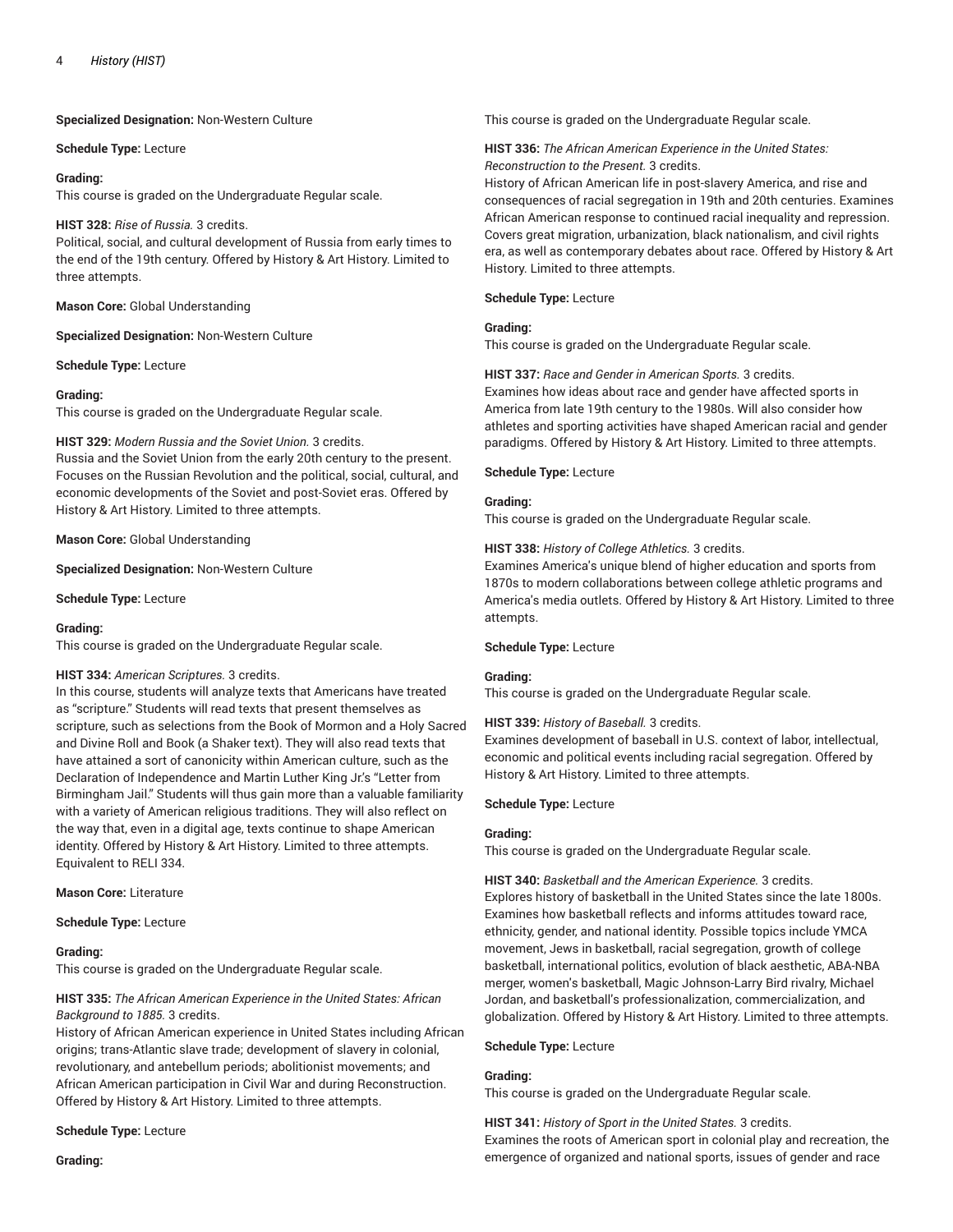in the sporting world, and the intersection of U.S. sport with events such as the Civil Rights Movement and the Cold War. Offered by History & Art History. Limited to three attempts.

## **Schedule Type:** Lecture

## **Grading:**

This course is graded on the Undergraduate Regular scale.

**HIST 342:** *History of the Olympics and the United States.* 3 credits. Traces history of American participation in the Olympics from 1896 to the present. Topics may include American leadership in the Olympic Movement, the historical legacy of American Olympic host cities, American Imperialism, Nazism, issues of race, gender and ethnicity in the Olympics, the Cold War and Olympic boycotts, and commercialization of sport. Offered by History & Art History. Limited to three attempts.

#### **Schedule Type:** Lecture

#### **Grading:**

This course is graded on the Undergraduate Regular scale.

#### **HIST 350:** *U.S. Women's History.* 3 credits.

History of women and their changing status and gender roles in American society from colonial period through "second wave" of feminism in 1970s. Explores images and lives of women of different class, ethnic, and regional origins. Also focuses on women's political, economic, and legal conditions, and changes in them. Offered by History & Art History. Limited to three attempts.

#### **Schedule Type:** Lecture

# **Grading:**

This course is graded on the Undergraduate Regular scale.

#### **HIST 351:** *History of the Old South.* 3 credits.

History of South to outbreak of Civil War, with particular emphasis on rise of sectionalism. Focuses on development of distinct Southern culture through emergence of economic, political, social, agricultural, and intellectual institutions. Offered by History & Art History. Limited to three attempts.

#### **Schedule Type:** Lecture

# **Grading:**

This course is graded on the Undergraduate Regular scale.

# **HIST 352:** *The South since 1865.* 3 credits.

History of South during Reconstruction, Redeemer era, and New South, with particular emphasis on race relations. Covers political, economic, cultural, and intellectual development from aftermath of war. Offered by History & Art History. Limited to three attempts.

#### **Schedule Type:** Lecture

### **Grading:**

This course is graded on the Undergraduate Regular scale.

#### **HIST 353:** *History of Traditional China.* 3 credits.

China from earliest times to period of modern Western intrusion. Development of traditional Chinese culture, society, and government. Offered by History & Art History. Limited to three attempts.

#### **Specialized Designation:** Non-Western Culture

**Schedule Type:** Lecture

#### **Grading:**

This course is graded on the Undergraduate Regular scale.

#### **HIST 354:** *Modern China.* 3 credits.

China from 1644 to the People's Republic of China. Emphasizes coming of West and various stages of Chinese reaction. Offered by History & Art History. Limited to three attempts.

**Mason Core:** Global Understanding

**Specialized Designation:** Non-Western Culture

**Schedule Type:** Lecture

# **Grading:**

This course is graded on the Undergraduate Regular scale.

#### **HIST 356:** *Modern Japan.* 3 credits.

Japan from Meiji Restoration to World War II. Emphasizes Japan's modernization in face of challenge. Offered by History & Art History. Limited to three attempts.

**Mason Core:** Global Understanding

**Specialized Designation:** Non-Western Culture

**Schedule Type:** Lecture

#### **Grading:**

This course is graded on the Undergraduate Regular scale.

### **HIST 357:** *Postwar Japan.* 3 credits.

History of Japan from World War II to present. Examines Japanese experience of several key moments: Japan's defeat in Pacific War, reconstruction during U.S. occupation, rise to economic prominence during 1960s and 1970s, and cultural and international identity crisis during 1980s and 1990s. Offered by History & Art History. Limited to three attempts.

**Mason Core:** Global Understanding

**Specialized Designation:** Non-Western Culture

**Schedule Type:** Lecture

# **Grading:**

This course is graded on the Undergraduate Regular scale.

# **HIST 358:** *Post-1949 China.* 3 credits.

Puts People's Republic of CHINA (PRC) into historical context by assessing legacies of China's socialist revolution (1949-1976) and postsocialist reforms (1978-present). Explores revolutionary heritage of the Chinese Communist Party, goals and agendas of china's socialist state, ideologies and policies shaping urban and rural development, individual agency and responses to revolutionary mass mobilization and market reforms. Offered by History & Art History. Limited to three attempts.

**Mason Core:** Global Understanding

**Specialized Designation:** Non-Western Culture

**Schedule Type:** Lecture

**Grading:**

This course is graded on the Undergraduate Regular scale.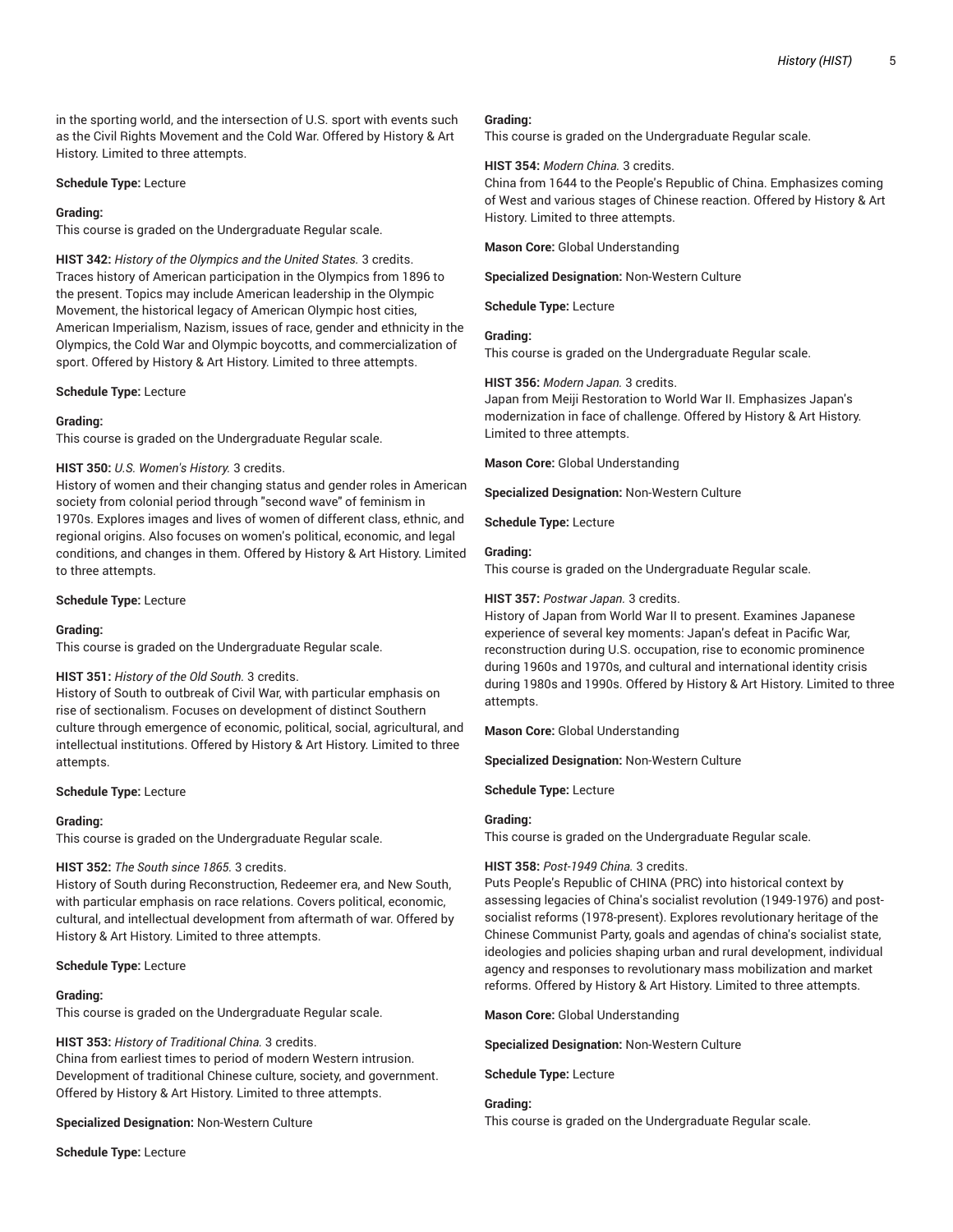# **HIST 359:** *Modern Iraq.* 3 credits.

Examines the politics of Iraq under the British mandate, as an independent state under the monarchy, and as a republic after the revolution of 1958, emphasizing the social composition of Iraq's people and its ruling elites. Offered by History & Art History. Limited to three attempts.

## **Schedule Type:** Lecture

## **Grading:**

This course is graded on the Undergraduate Regular scale.

# **HIST 360:** *History of South Africa.* 3 credits.

Explores the historical processes that led to the rise of African kingdoms, colonialism, industrialization, resistance movements, and legalized segregation. Offered by History & Art History. Limited to three attempts.

# **Mason Core:** Global Understanding

**Specialized Designation:** Non-Western Culture

**Schedule Type:** Lecture

#### **Grading:**

This course is graded on the Undergraduate Regular scale.

**HIST 364:** *Revolution and Radical Politics in Latin America.* 3 credits. During 20th century, Latin America has witnessed both peaceful political movements and violent revolutions aimed at achieving social justice. Considers several of these movements in comparative perspective: Mexican Revolution, Arbenz government in Guatemala, Allende regime in Chile, Cuban and Nicaraguan revolutions, and Brazilian Worker's Party. Offered by History & Art History. Limited to three attempts.

# **Mason Core:** Global Understanding

**Specialized Designation:** Non-Western Culture

# **Schedule Type:** Lecture

# **Grading:**

This course is graded on the Undergraduate Regular scale.

**HIST 365:** *Conquest and Colonization in Latin America.* 3 credits. Examines forms of conquest and colonization practiced by Aztec, Inca, Spanish, and Portuguese in what is now Latin America. Includes role of ideology and religion in imperial rule, use of warfare to create empires and colonies, and implementation of political and economic systems to rule subject people. Offered by History & Art History. Limited to three attempts.

**Mason Core:** Global Understanding

**Specialized Designation:** Non-Western Culture

# **Schedule Type:** Lecture

# **Grading:**

This course is graded on the Undergraduate Regular scale.

# **HIST 366:** *Comparative Slavery.* 3 credits.

Examines systems of slavery from ancient world to modern world, with special emphasis on Atlantic slave trade and slave societies in Latin America and Anglo America. Considers impact of slaves and slavery on cultural, economic, and political systems in Africa and Americas from

16th to 19th centuries. Offered by History & Art History. Limited to three attempts.

#### **Specialized Designation:** Non-Western Culture

**Schedule Type:** Lecture

# **Grading:**

This course is graded on the Undergraduate Regular scale.

**HIST 367:** *History, Fiction, and Film in Latin America.* 3 credits.

Explores modern Latin American history through different types of texts: scholarly histories, historical novels, fictional films, documentary films, and oral history. Explores ways these texts produce knowledge about the past. What motivates different approaches? What counts as evidence? How do we know what really happened? How do we decide what mattered and what did not? Also introduces several important episodes in 20th century Latin American history. Offered by History & Art History. Limited to three attempts.

# **Specialized Designation:** Non-Western Culture

**Schedule Type:** Lecture

# **Grading:**

This course is graded on the Undergraduate Regular scale.

# **HIST 370:** *War and American Society.* 3 credits.

Examines war and American society from the colonial period to the post-Cold War era, including how military institutions, war, and the preparation for war have affected American society, and how Americans have thought about military service, experience war, and made peace through their history. Special emphasis on civil-military relations and the role of war and militarism in American culture. Offered by History & Art History. Limited to three attempts.

#### **Schedule Type:** Lecture

# **Grading:**

This course is graded on the Undergraduate Regular scale.

# **HIST 373:** *The Civil War and Reconstruction.* 3 credits.

Analyzes the history of the American Civil War from its origins in the late 18th century to the withdrawal of federal troops from the south in 1877. Examines the political, social, and economic issues that led to war; the home fronts, war leadership, diplomacy, combat motivation, and grand strategy; problems associated with reconstituting the nation's political institutions; and the integration of millions of newly freed slaves. Offered by History & Art History. Limited to three attempts.

# **Schedule Type:** Lecture

# **Grading:**

This course is graded on the Undergraduate Regular scale.

# **HIST 377:** *The Vietnam War.* 3 credits.

Covers the causes, major events, and legacies of America's Vietnam War, including an introduction to Vietnamese history and culture, American decisions for war, strategy and major military engagements, diplomacy and peace talks, and the aftermath of the conflict in Vietnam and United States. Offered by History & Art History. Limited to three attempts.

#### **Schedule Type:** Lecture

**Grading:**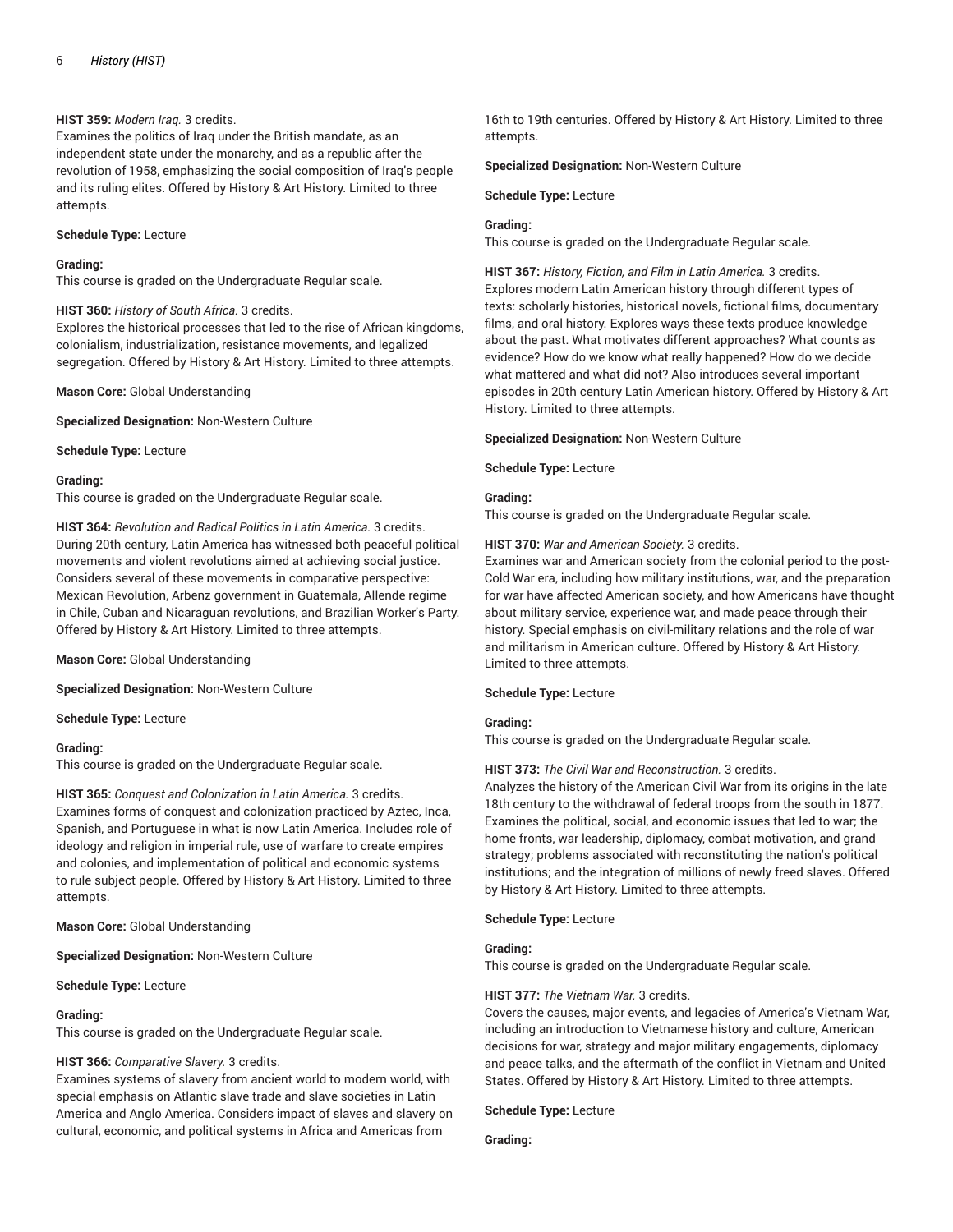This course is graded on the Undergraduate Regular scale.

#### **HIST 378:** *History of Aviation.* 3 credits.

Examines history of aviation from origins to the present in the context of culture, economics, politics, society, technology and war. Addresses such topics as the emergence of aerospace engineering as a profession, the evolution of aerospace technology and growth of the industry, military aviation, the Space Race, and aviation art, literature, music and film. Offered by History & Art History. Limited to three attempts.

#### **Schedule Type:** Lecture

### **Grading:**

This course is graded on the Undergraduate Regular scale.

**HIST 380:** *Uncovering the U.S. Past Through Film.* 3 credits. Examines Hollywood films as historical sources that reveal the social, political, cultural and economic landscapes of their historical moment. Explores the ways films participate in pressing national debates over gender, race and ethnicity , and national security. Offered by History & Art History. Limited to three attempts.

#### **Schedule Type:** Lecture

### **Grading:**

This course is graded on the Undergraduate Regular scale.

#### **HIST 384:** *Global History of Christianity.* 3 credits.

Exlpores the history of Christianity around the world in the context of political and social structures as well as religious beliefs and practices. Offered by History & Art History. Limited to three attempts.

**Mason Core:** Global Understanding

**Schedule Type:** Lecture

#### **Grading:**

This course is graded on the Undergraduate Regular scale.

# **HIST 385:** *Humanities College to Career.* 1 credit.

Focuses on career choices and effective self-presentation for soon-to-be graduating students with majors in the humanities. Explores how skills typically learned in humanities majors can be leveraged for a successful transition to post-graduation employment. Offered by History & Art History. Limited to three attempts. Equivalent to ENGH 303, FRLN 309, PHIL 393, UNIV 420.

#### **Schedule Type:** Lecture

### **Grading:**

This course is graded on the Undergraduate Regular scale.

#### **HIST 386:** *Topics in History.* 1-6 credits.

Study of historical topics of special interest. Notes: Topics announced in advance. May be repeated for credit when topic is different. Offered by History & Art History. May be repeated within the term.

#### **Schedule Type:** Lecture

#### **Grading:**

This course is graded on the Undergraduate Regular scale.

#### **HIST 387:** *Topics in Global History.* 3-6 credits.

Study of historical topics or periods of special interest in global, Latin American, African, Asian, or Middle Eastern history. Notes: Topics

announced in advance. May be repeated for credit when topic is different. Offered by History & Art History. May be repeated within the term.

**Mason Core:** Global Understanding

**Specialized Designation:** Non-Western Culture

#### **Schedule Type:** Lecture

# **Grading:**

This course is graded on the Undergraduate Regular scale.

**HIST 388:** *Topics in European History.* 3 credits.

Study of historical topics or periods of special interest. Notes: Topics announced in advance. May be repeated for credit when topic is different. Offered by History & Art History. May be repeated within the term.

## **Schedule Type:** Lecture

#### **Grading:**

This course is graded on the Undergraduate Regular scale.

#### **HIST 389:** *Topics in U.S. History.* 3 credits.

Study of historical topics or periods of special interest. Notes: Topics announced in advance. May be repeated for credit when topic is different. Offered by History & Art History. May be repeated within the term.

# **Schedule Type:** Lecture

#### **Grading:**

This course is graded on the Undergraduate Regular scale.

# **HIST 390:** *The Digital Past.* 3 credits.

Teaches the fundamentals of information technology within the context of a history course. Students learn fundamentals and skills as well as how our society became so enamored of and dependent on these knowledge and information tools. Understanding a new technology requires understanding how new technologies transform the societies that embrace them. Emphasizes the use of free and open-source software whenever possible. Offered by History & Art History. Limited to three attempts.

**Mason Core:** Info Tech (complete)

**Schedule Type:** Lecture

# **Grading:**

This course is graded on the Undergraduate Regular scale.

# **HIST 391:** *History of Virginia to 1800.* 3 credits.

Discovery and settlement of Virginia. Colonial period with emphasis on development of representative government and race relations, Golden Age of Virginia dynasty, and coming of Civil War. Offered by History & Art History. Limited to three attempts.

**Recommended Prerequisite:** 6 hours of history or permission of instructor.

### **Schedule Type:** Lecture

# **Grading:**

This course is graded on the Undergraduate Regular scale.

**HIST 392:** *History of Virginia Since 1800.* 3 credits. Decision to secede, Civil War and Reconstruction, Readjustors and

Populism, disfranchisement and Constitution of 1902, and rise of Senator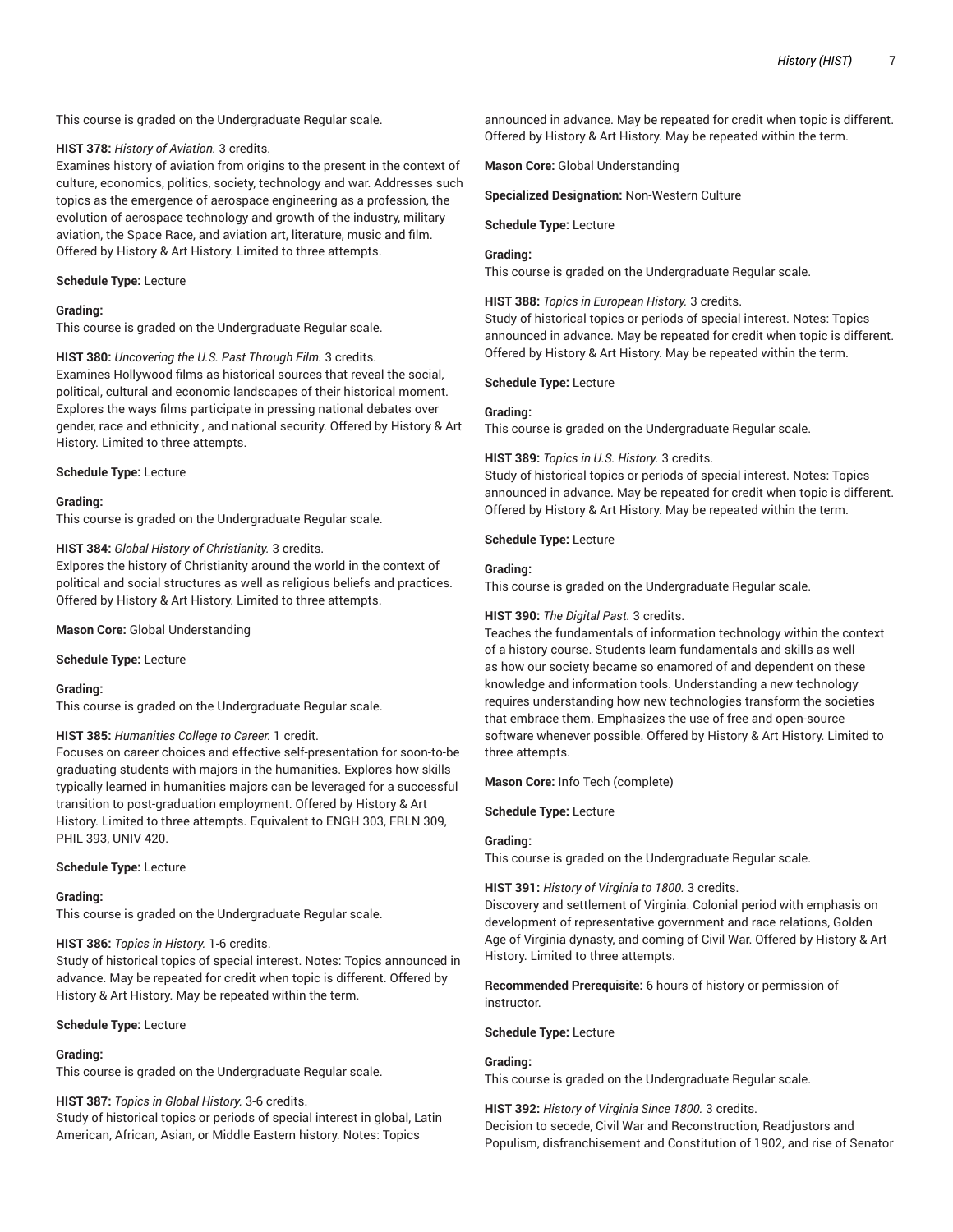Harry F. Byrd. Recent developments. Offered by History & Art History. Limited to three attempts.

**Recommended Prerequisite:** 6 hours of history or Permission of Instructor.

## **Schedule Type:** Lecture

## **Grading:**

This course is graded on the Undergraduate Regular scale.

# **HIST 393:** *Topics in Film and History.* 3 credits.

Study of historical periods or topics from perspective of feature films and documentaries. Notes: Topics available in advance from the department. May be repeated when topic is different. A maximum of 6 credits may be applied to the BA in history. Offered by History & Art History. May be repeated within the term for a maximum 6 credits.

#### **Schedule Type:** Lecture

# **Grading:**

This course is graded on the Undergraduate Regular scale.

# **HIST 394:** *Globalization and History.* 3 credits.

Explores major events in the making of the modern world from a global perspective, with emphasis on interconnections and the historical development of power, authority, and governance. Offered by History & Art History. Limited to three attempts.

#### **Schedule Type:** Lecture

#### **Grading:**

This course is graded on the Undergraduate Regular scale.

# **HIST 395:** *Topics in Digital History.* 3 credits.

Introduces students to issues and methods in digital history through study of a particular topic Offered by History & Art History. May be repeated within the term for a maximum 15 credits.

#### **Schedule Type:** Lecture

#### **Grading:**

This course is graded on the Undergraduate Regular scale.

# **HIST 396:** *Introduction to Public History.* 3 credits.

Explores the role of historical memory in shaping public perceptions of the past, with emphasis on museums , monuments, and other public and popular culture expressions of historical information and themes. Offered by History & Art History. Limited to three attempts.

#### **Schedule Type:** Lecture

#### **Grading:**

This course is graded on the Undergraduate Regular scale.

# **HIST 397:** *Topics in Public History.* 3 credits.

Introduces students to issues and methods in preserving history and presenting historical information to a variety of audiences through museum exhibits, websites, public commemorations, and other means. Offered by History & Art History. May be repeated within the term for a maximum 9 credits.

# **Schedule Type:** Lecture

# **Grading:**

This course is graded on the Undergraduate Regular scale.

### **HIST 398:** *Historical Study Abroad.* 1-6 credits.

Intended for participation in formally organized course offered by Center for Global Education during intersession or spring break. Notes: May be repeated with permission of department. Offered by History & Art History. May be repeated within the degree for a maximum 6 credits.

#### **Schedule Type:** Independent Study

#### **Grading:**

This course is graded on the Undergraduate Regular scale.

## **HIST 399:** *Internship.* 1-9 credits.

Approved work-study programs in cooperation with specific organizations including area museums; archives; historic sites; and local, state, and federal agencies. Notes: Credit determined by department. Offered by History & Art History. May be repeated within the degree for a maximum 9 credits.

#### **Registration Restrictions:**

Enrollment is limited to students with a major in History.

**Schedule Type:** Internship

#### **Grading:**

This course is graded on the Undergraduate Regular scale.

# **400 Level Courses**

**HIST 401:** *Colonial America.* 3 credits.

Intensive study of colonial American history from European origins through Revolutionary War. Offered by History & Art History. Limited to three attempts.

#### **Schedule Type:** Lecture

# **Grading:**

This course is graded on the Undergraduate Regular scale.

**HIST 403:** *Revolutionary Era in American History, 1763-1812.* 3 credits. Study of formative years of new republic from Treaty of Paris of 1783 to election of 1820. Offered by History & Art History. Limited to three attempts.

**Recommended Prerequisite:** 6 hours of HIST or permission of instructor.

# **Schedule Type:** Lecture

# **Grading:**

This course is graded on the Undergraduate Regular scale.

#### **HIST 404:** *Jacksonian America, 1812-1854.* 3 credits.

Study of age of Andrew Jackson. Emphasizes democratic institutions that emerged as dominant influences in American society. Offered by History & Art History. Limited to three attempts.

**Recommended Prerequisite:** 6 hours of history or permission of instructor.

# **Schedule Type:** Lecture

### **Grading:**

This course is graded on the Undergraduate Regular scale.

#### **HIST 426:** *The Russian Revolution.* 3 credits.

Era of revolutionary activity from 19th century to end of 1920s, with emphasis on Russian Revolutions of 1917. Explores why revolutionary situation developed; political, social, and cultural issues at stake; why it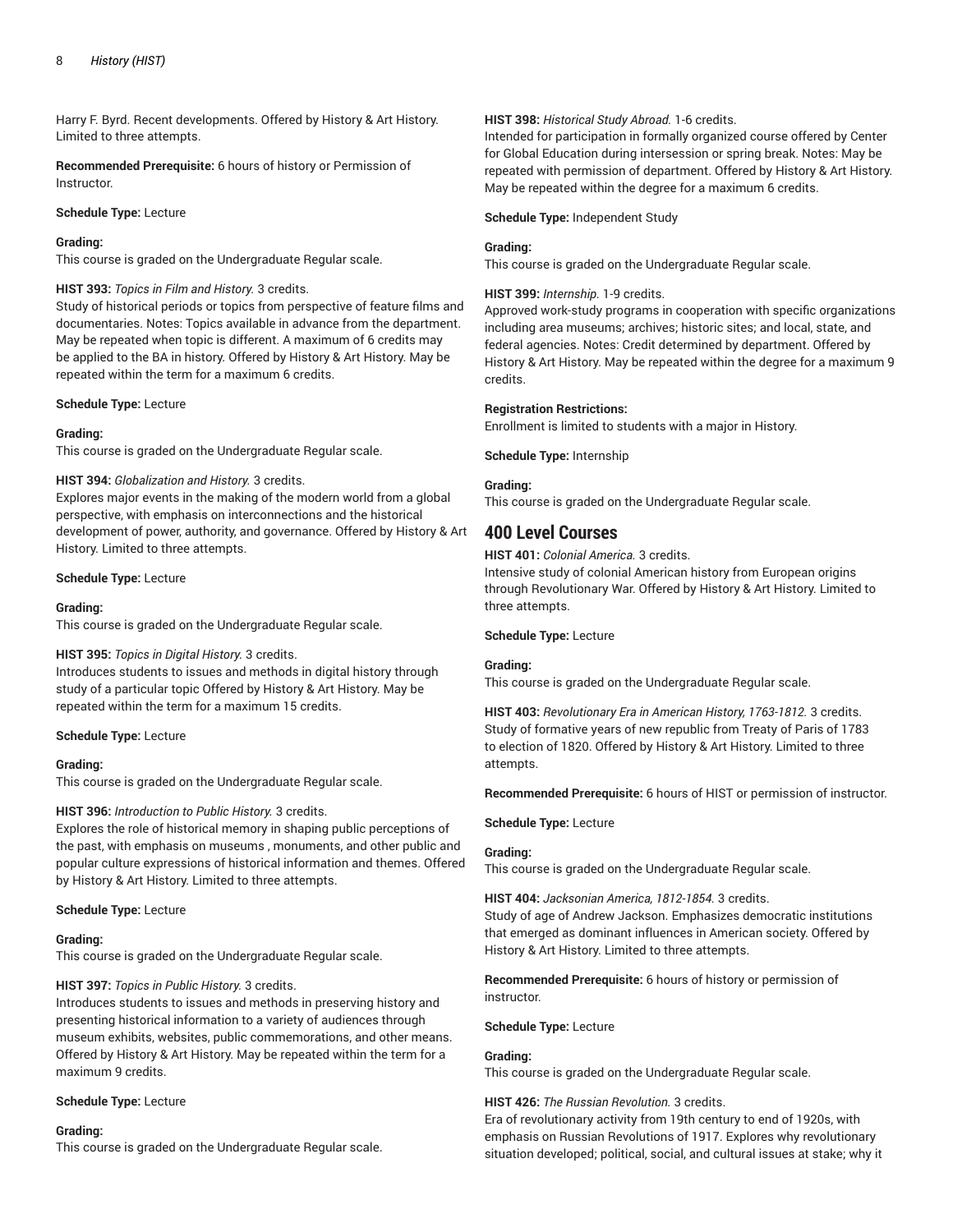took various forms; and revolution's contribution to nature of Soviet state and post-Soviet problems. Offered by History & Art History. Limited to three attempts.

**Specialized Designation:** Non-Western Culture

**Recommended Prerequisite:** 45 credits or permission of instructor.

**Schedule Type:** Lecture

# **Grading:**

This course is graded on the Undergraduate Regular scale.

**HIST 436:** *European Society and Culture: 19th and 20th Centuries.* 3 credits. Examines major cultural trends in Europe since French Revolution. Major themes include romanticism; socialism; Marxism; and social effect of modernization, science, and societies. Offered by History & Art History. Limited to three attempts.

#### **Schedule Type:** Lecture

#### **Grading:**

This course is graded on the Undergraduate Regular scale.

# **HIST 460:** *Modern Iran.* 3 credits.

Modern Iran, from 1800 to present, in context of several broad themes: institutional structure of state; role of great powers in Iran and Iranian response to economic, military, technological, and ideological challenge posed by West; interaction of religion and other ideologies and politics; economic development and impact on politics and society; and ways historians have sought to understand and interpret modern Iranian history. Offered by History & Art History. Limited to three attempts.

**Mason Core:** Global Understanding

**Specialized Designation:** Non-Western Culture

**Schedule Type:** Lecture

#### **Grading:**

This course is graded on the Undergraduate Regular scale.

#### **HIST 461:** *Arab-Israeli Conflict.* 3 credits.

Overview of history of Arab-Israeli conflict. Examines conflict from various perspectives: over land and between competing nationalisms and identities; in terms of national interests of various states, including Israelis and Palestinians as well as other Arab governments and great powers; and in terms of peace making and conflict resolution. Some knowledge of history of Middle East since World War I strongly advised. Offered by History & Art History. Limited to three attempts.

**Specialized Designation:** Non-Western Culture

**Schedule Type:** Lecture

#### **Grading:**

This course is graded on the Undergraduate Regular scale.

# **HIST 462:** *Women in Islamic Society.* 3 credits.

Surveys history of women in Islamic society from rise of Islam to present day. Examines historical processes that affected role and status of women in society, and specific topics around which issues of gender status and identity coalesced, especially in modern period. Offered by History & Art History. Limited to three attempts.

**Mason Core:** Global Understanding

#### **Specialized Designation:** Non-Western Culture

**Schedule Type:** Lecture

#### **Grading:**

This course is graded on the Undergraduate Regular scale.

**HIST 465:** *The Middle East in the 20th Century.* 3 credits. Political, social, and cultural history of Middle East since World War I. Emergence of Israel, Arab nationalism, and political and economic influence of Middle East in world affairs. Offered by History & Art History. Limited to three attempts.

**Specialized Designation:** Non-Western Culture

**Recommended Prerequisite:** 6 hours of HIST or permission of Instructor.

**Schedule Type:** Lecture

#### **Grading:**

This course is graded on the Undergraduate Regular scale.

#### **HIST 490:** *Honors Directed Readings.* 3 credits.

Students must have completed at least one course in the field, or with the professor, chosen for these honors courses. Notes: The 3 reading credits should be taken before 3 research credits, though they may be taken concurrently. Either may be taken concurrently with HIST 499. Linked, individualized courses, usually given by same instructor. Involves directed readings. Offered by History & Art History. Limited to three attempts.

**Recommended Prerequisite:** Acceptance into the departmental honors program and permission of instructor.

**Schedule Type:** Independent Study

### **Grading:**

This course is graded on the Undergraduate Regular scale.

#### **HIST 491:** *Honors Directed Research.* 3 credits.

Students must have completed at least one course in the field, or with the professor, chosen for these honors courses. Notes: The 3 reading credits should be taken before 3 research credits, though they may be taken concurrently. Either may be taken concurrently with HIST 499. Linked, individualized courses, usually given by same instructor. Culminates in research paper related to subject of readings. Offered by History & Art History. Limited to three attempts.

**Recommended Prerequisite:** Acceptance into the departmental honors program and permission of instructor.

**Schedule Type:** Independent Study

#### **Grading:**

This course is graded on the Undergraduate Regular scale.

**HIST 498:** *Directed Readings/Research in History.* 1-3 credits. Readings, research conducted on individual basis in consultation with instructor. Notes: Only 3 credits may be applied to credits for degree. Offered by History & Art History. May be repeated within the term for a maximum 6 credits.

**Recommended Prerequisite:** History majors with 90 credits and Permission of Instructor.

**Schedule Type:** Independent Study

**Grading:**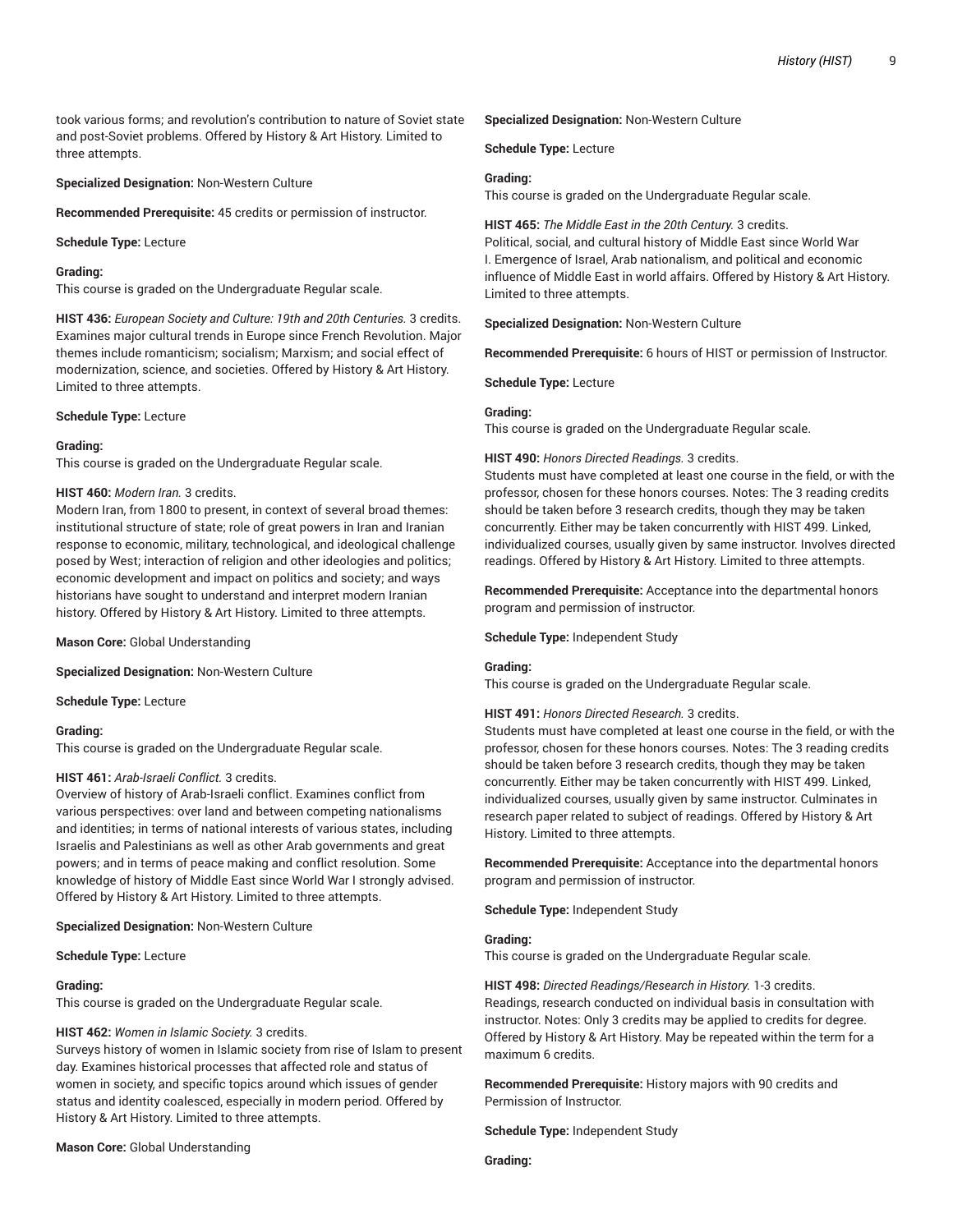This course is graded on the Undergraduate Regular scale.

**HIST 499:** *RS: Senior Seminar in History.* 3 credits.

Research on specialized historical topic culminating in seminar paper and oral presentation. Synthesis course; students expected to integrate knowledge and skills acquired in Mason Core courses. Notes: Subject determined by instructor. Student may present no more than 3 credits for graduation credit. Must receive passing grade to graduate with BA in history. Offered by History & Art History. Limited to three attempts.

## **Mason Core:** Synthesis

**Specialized Designation:** Research/Scholarship Intensive, Writing Intensive in Major

**Recommended Prerequisite:** History majors with 90 credits

#### **Registration Restrictions:**

 $\,$  Required Prerequisites: (HIST 300 $^{\rm C}$ ) and (ENGH 302 $^{\rm C}$ , ENGL 302 $^{\rm C}$ , HNRS 110 $^{\rm C}$  or 210 $^{\rm C}$ ).  $^{\rm C}$  Requires minimum grade of C.

Enrollment is limited to students with a major in History.

**Schedule Type:** Seminar

# **Grading:**

This course is graded on the Undergraduate Regular scale.

# **500 Level Courses**

# **HIST 510:** *Approaches to Modern World History.* 3 credits.

Introduces historical study of world beyond Europe and United States. Students read major theoretical works and case studies of particular regions. Examines imperialism, national identity, and various forms of popular resistance; familiarizes students with range of scholarly approaches, including world systems theory and subaltern studies. Offered by History & Art History. May not be repeated for credit.

**Recommended Prerequisite:** Admission to graduate program in history.

# **Registration Restrictions:**

Enrollment limited to students with a class of Advanced to Candidacy, Graduate, Non-Degree or Senior Plus.

Enrollment is limited to Graduate, Non-Degree or Undergraduate level students.

Students in a Non-Degree Undergraduate degree may **not** enroll.

**Schedule Type:** Lecture

#### **Grading:**

This course is graded on the Graduate Regular scale.

**HIST 525:** *Problems in Latin American History.* 3 credits.

Analysis of selected problems. Emphasizes reading and discussion of historical interpretations, and development of bibliography. Notes: May be repeated for credit when topic is different. Offered by History & Art History. May be repeated within the term.

# **Registration Restrictions:**

Enrollment limited to students with a class of Advanced to Candidacy, Graduate, Non-Degree or Senior Plus.

Enrollment is limited to Graduate, Non-Degree or Undergraduate level students.

Students in a Non-Degree Undergraduate degree may **not** enroll.

#### **Schedule Type:** Lecture

## **Grading:**

This course is graded on the Graduate Regular scale.

**HIST 535:** *Problems in Comparative World History.* 3 credits. Investigates selected problems in global and comparative history, covering multiple countries or world regions. Notes: May be repeated for credit when topic is different. Offered by History & Art History. May be repeated within the term.

# **Registration Restrictions:**

Enrollment limited to students with a class of Advanced to Candidacy, Graduate, Non-Degree or Senior Plus.

Enrollment is limited to Graduate, Non-Degree or Undergraduate level students.

Students in a Non-Degree Undergraduate degree may **not** enroll.

**Schedule Type:** Lecture

# **Grading:**

This course is graded on the Graduate Regular scale.

# **HIST 555:** *Problems in Asian History.* 3 credits.

Discussion of readings and historical interpretations and compilation of a comprehensive bibliography on given theme. Notes: Topics announced by instructor. May be repeated for credit when topic is different. Offered by History & Art History. May be repeated within the term.

#### **Registration Restrictions:**

Enrollment limited to students with a class of Advanced to Candidacy, Graduate, Non-Degree or Senior Plus.

Enrollment is limited to Graduate, Non-Degree or Undergraduate level students.

Students in a Non-Degree Undergraduate degree may **not** enroll.

**Schedule Type:** Lecture

# **Grading:**

This course is graded on the Graduate Regular scale.

# **HIST 565:** *Problems in African History.* 3 credits.

Analysis of selected problems in African history. Emphasis on reading and discussion of historical interpretations and development of bibliography. Notes: May be repeated for credit when topic is different. Offered by History & Art History. May be repeated within the term.

# **Registration Restrictions:**

Enrollment limited to students with a class of Advanced to Candidacy, Graduate, Non-Degree or Senior Plus.

Enrollment is limited to Graduate, Non-Degree or Undergraduate level students.

Students in a Non-Degree Undergraduate degree may **not** enroll.

**Schedule Type:** Lecture

# **Grading:**

This course is graded on the Graduate Regular scale.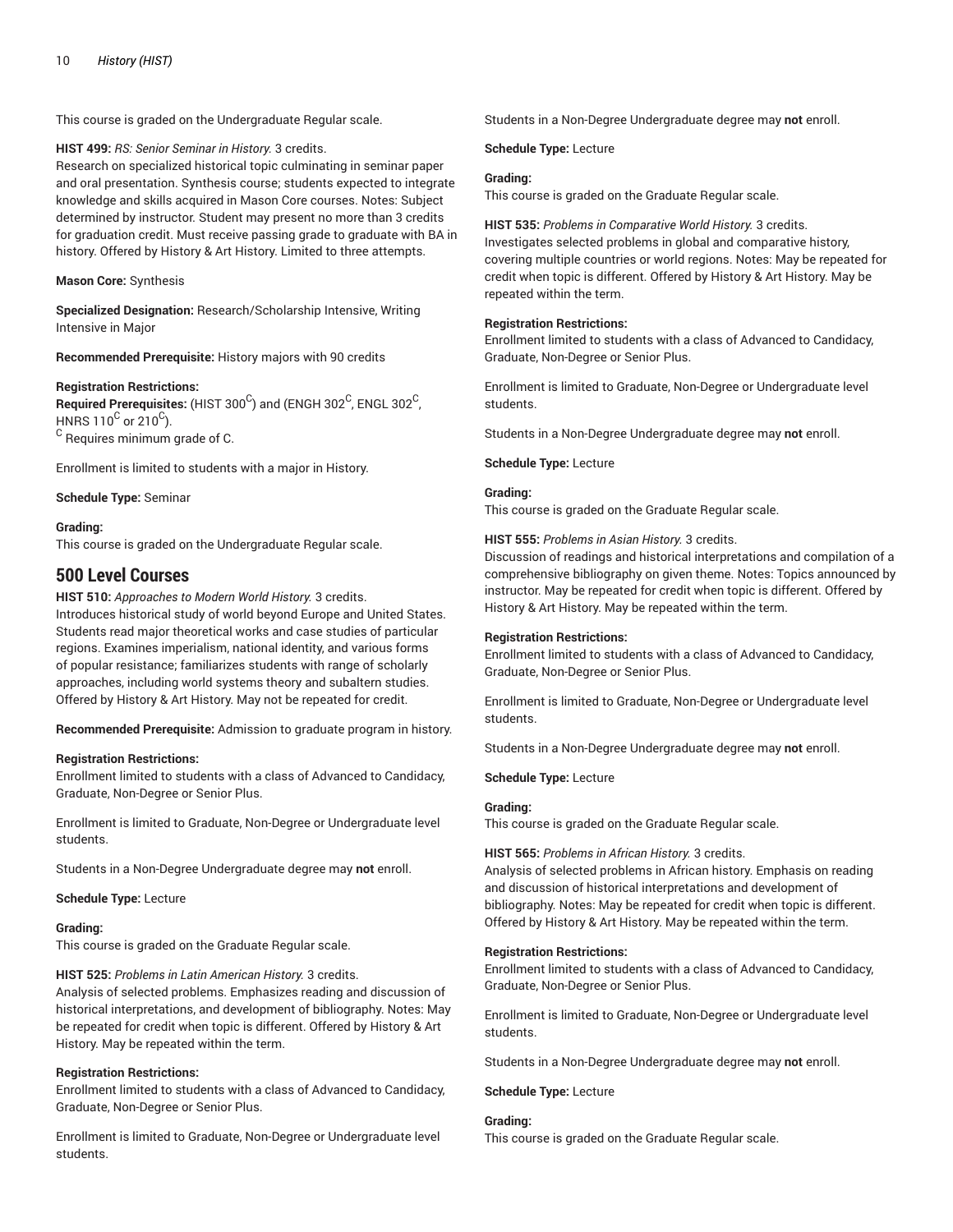**HIST 575:** *Approaches to Middle East and Islamic History.* 3 credits. Introduces students to the central issues and debates surrounding the study of the Middle East, Islam, and Muslim societies. Covers key methodological issues including the role of area studies vis-avis disciplinary approaches and debates on the politics of knowledge production and historiography. Offered by History & Art History. May not be repeated for credit.

#### **Registration Restrictions:**

Enrollment limited to students with a class of Advanced to Candidacy, Graduate, Non-Degree or Senior Plus.

Enrollment is limited to Graduate, Non-Degree or Undergraduate level students.

Students in a Non-Degree Undergraduate degree may **not** enroll.

**Schedule Type:** Seminar

#### **Grading:**

This course is graded on the Graduate Regular scale.

### **HIST 576:** *The Crusades.* 3 credits.

Explores the interaction between the Christian East, the Muslim World and the Christian West. Examines primary sources (in translation) and secondary sources that render a wide spectrum of ideologies and scholarship on the crusading movement. Emphasizes cultural interaction and transmission, warfare and coexistence between competing societies from Western Europe, Byzantium, and the Middle East. Offered by History & Art History. May not be repeated for credit.

#### **Registration Restrictions:**

Enrollment limited to students with a class of Advanced to Candidacy, Graduate, Non-Degree or Senior Plus.

Students in a Non-Degree Undergraduate degree may **not** enroll.

**Schedule Type:** Seminar

#### **Grading:**

This course is graded on the Graduate Regular scale.

#### **HIST 585:** *Problems in Middle Eastern History.* 3 credits.

Analyzes selected problem. Emphasizes reading and discussion of historical interpretations, and development of bibliography. Notes: May be repeated for credit when topic is different. Offered by History & Art History. May be repeated within the term.

#### **Registration Restrictions:**

Enrollment limited to students with a class of Advanced to Candidacy, Graduate, Non-Degree or Senior Plus.

Enrollment is limited to Graduate, Non-Degree or Undergraduate level students.

Students in a Non-Degree Undergraduate degree may **not** enroll.

#### **Schedule Type:** Lecture

### **Grading:**

This course is graded on the Graduate Regular scale.

**HIST 598:** *Historical Study Abroad.* 1-3 credits.

Intended for participation in formally organized course offered by the Center for Global Education. Offered by History & Art History. May be repeated within the term for a maximum 6 credits.

#### **Registration Restrictions:**

Enrollment limited to students with a class of Advanced to Candidacy, Graduate, Non-Degree or Senior Plus.

Enrollment is limited to Graduate, Non-Degree or Undergraduate level students.

Students in a Non-Degree Undergraduate degree may **not** enroll.

**Schedule Type:** Independent Study

#### **Grading:**

This course is graded on the Graduate Regular scale.

# **600 Level Courses**

**HIST 601:** *Themes in U.S. History I.* 3 credits.

Survey of U.S. History prior to 1877. Designed for individuals entering the graduate program who need to strengthen preparation in area, or who seek to enhance knowledge of latest interpretations in field. Stresses factual knowledge and its interpretation. Offered by History & Art History. May not be repeated for credit.

#### **Registration Restrictions:**

Enrollment limited to students with a class of Advanced to Candidacy, Graduate, Non-Degree or Senior Plus.

Enrollment is limited to Graduate, Non-Degree or Undergraduate level students.

Students in a Non-Degree Undergraduate degree may **not** enroll.

**Schedule Type:** Lecture

#### **Grading:**

This course is graded on the Graduate Regular scale.

**HIST 602:** *Themes in U.S. History II.* 3 credits. Continuation of HIST 601. Offered by History & Art History. May not be repeated for credit.

#### **Registration Restrictions:**

Enrollment limited to students with a class of Advanced to Candidacy, Graduate, Non-Degree or Senior Plus.

Enrollment is limited to Graduate, Non-Degree or Undergraduate level students.

Students in a Non-Degree Undergraduate degree may **not** enroll.

**Schedule Type:** Lecture

# **Grading:**

This course is graded on the Graduate Regular scale.

#### **HIST 605:** *Themes in European History I.* 3 credits.

Survey of European history from 1500 to 1815. Designed for individuals entering graduate program who need to strengthen preparation in this area, or who seek to enhance knowledge of latest interpretations in field. Stresses factual knowledge and its interpretation. Offered by History & Art History. May not be repeated for credit.

#### **Registration Restrictions:**

Enrollment limited to students with a class of Advanced to Candidacy, Graduate, Non-Degree or Senior Plus.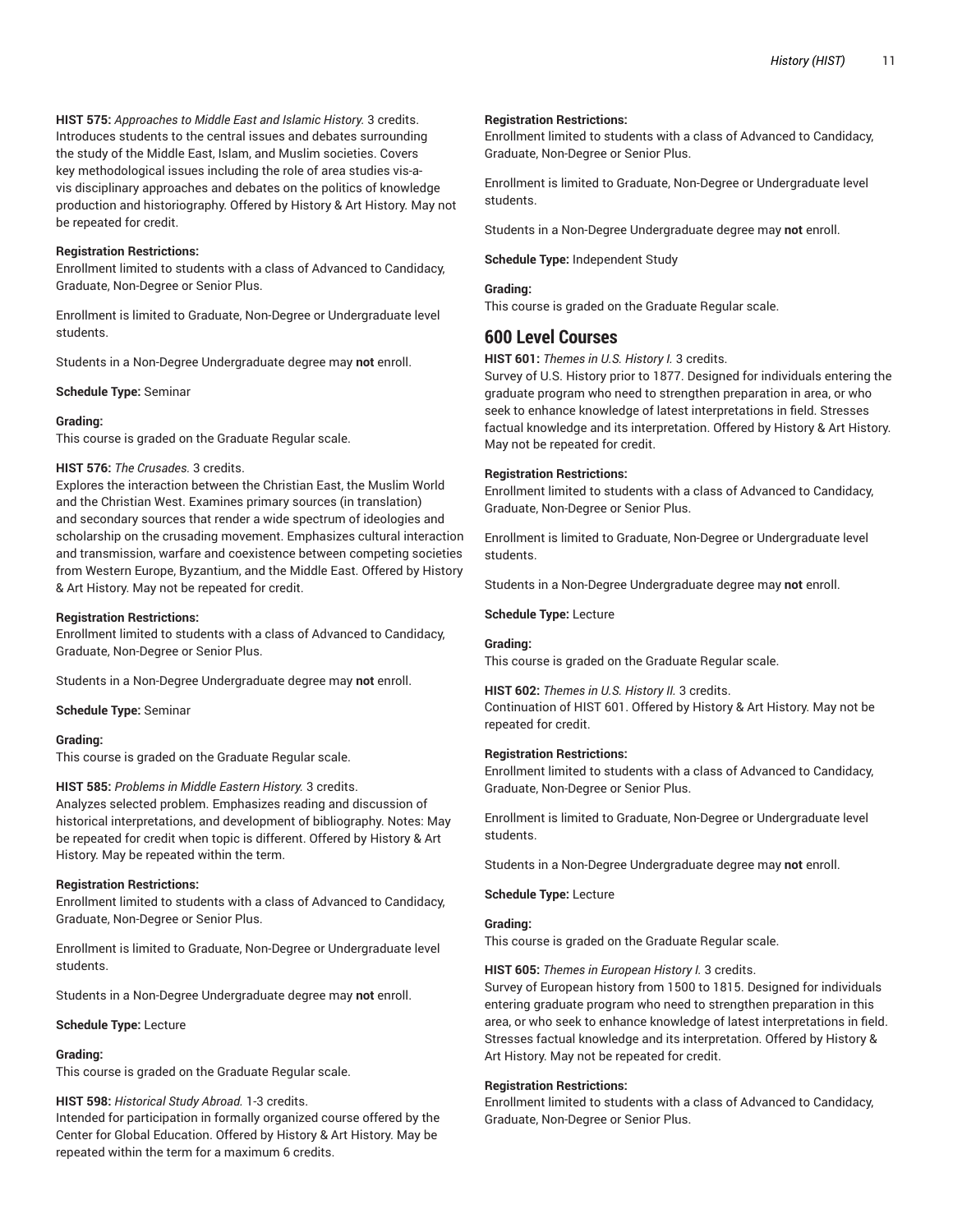Enrollment is limited to Graduate, Non-Degree or Undergraduate level students.

Students in a Non-Degree Undergraduate degree may **not** enroll.

**Schedule Type:** Lecture

## **Grading:**

This course is graded on the Graduate Regular scale.

# **HIST 606:** *Themes in European History II.* 3 credits.

Survey of European history from 1815 to present. Designed for individuals entering graduate program who need to strengthen preparation in this area, or who seek to enhance knowledge of latest interpretations in field. Stresses factual knowledge and its interpretation. Offered by History & Art History. May not be repeated for credit.

# **Registration Restrictions:**

Enrollment limited to students with a class of Advanced to Candidacy, Graduate, Non-Degree or Senior Plus.

Enrollment is limited to Graduate, Non-Degree or Undergraduate level students.

Students in a Non-Degree Undergraduate degree may **not** enroll.

**Schedule Type:** Lecture

#### **Grading:**

This course is graded on the Graduate Regular scale.

#### **HIST 610:** *The Study and Writing of History.* 3 credits.

Methodology of the historian including techniques of research, use of documentation and other sources, development of bibliography, and synthesis of material. Offered by History & Art History. May not be repeated for credit.

# **Registration Restrictions:**

Enrollment limited to students with a class of Advanced to Candidacy, Graduate, Non-Degree or Senior Plus.

Enrollment is limited to Graduate, Non-Degree or Undergraduate level students.

Students in a Non-Degree Undergraduate degree may **not** enroll.

**Schedule Type:** Lecture

#### **Grading:**

This course is graded on the Graduate Regular scale.

**HIST 613:** *The Colonial Origins of American Society.* 3 credits.

Examines European colonization in North America from a variety of perspectives, including cultural interaction, exchange, and conflict among Native, European, and African peoples, the political, social, economic, and cultural development of European colonies, and historical interpretations of the colonial era within national, continental, Atlantic, and worldhistorical frameworks. Offered by History & Art History. May not be repeated for credit.

# **Registration Restrictions:**

Enrollment limited to students with a class of Advanced to Candidacy, Graduate, Non-Degree or Senior Plus.

Enrollment is limited to Graduate, Non-Degree or Undergraduate level students.

Students in a Non-Degree Undergraduate degree may **not** enroll.

**Schedule Type:** Lecture

# **Grading:**

This course is graded on the Graduate Regular scale.

#### **HIST 615:** *Problems in American History.* 1-6 credits.

Readings and discussion of bibliographies, interpretations, and research trends in topics selected by instructor. Notes: May be repeated for credit when topic is different. Offered by History & Art History. May be repeated within the term.

**Specialized Designation:** Green Leaf Related Course

#### **Registration Restrictions:**

Enrollment limited to students with a class of Advanced to Candidacy, Graduate, Non-Degree or Senior Plus.

Enrollment is limited to Graduate, Non-Degree or Undergraduate level students.

Students in a Non-Degree Undergraduate degree may **not** enroll.

**Schedule Type:** Lecture

# **Grading:**

This course is graded on the Graduate Regular scale.

**HIST 616:** *U.S. Westward Movement.* 3 credits.

Investigates continuity and change in American West. Topics include economic development, ethnicity, rural and urban life, and role of federal government. Offered by History & Art History. May not be repeated for credit.

# **Registration Restrictions:**

Enrollment limited to students with a class of Advanced to Candidacy, Graduate, Non-Degree or Senior Plus.

Enrollment is limited to Graduate, Non-Degree or Undergraduate level students.

Students in a Non-Degree Undergraduate degree may **not** enroll.

**Schedule Type:** Lecture

# **Grading:**

This course is graded on the Graduate Regular scale.

**HIST 617:** *Topics in the American Civil War Era.* 3 credits.

Joint project of instructor and students into various aspects of common topic in Civil War era, with emphasis on historiography and historical method. Offered by History & Art History. May not be repeated for credit.

#### **Registration Restrictions:**

Enrollment limited to students with a class of Advanced to Candidacy, Graduate, Non-Degree or Senior Plus.

Enrollment is limited to Graduate, Non-Degree or Undergraduate level students.

Students in a Non-Degree Undergraduate degree may **not** enroll.

**Schedule Type:** Lecture

# **Grading:**

This course is graded on the Graduate Regular scale.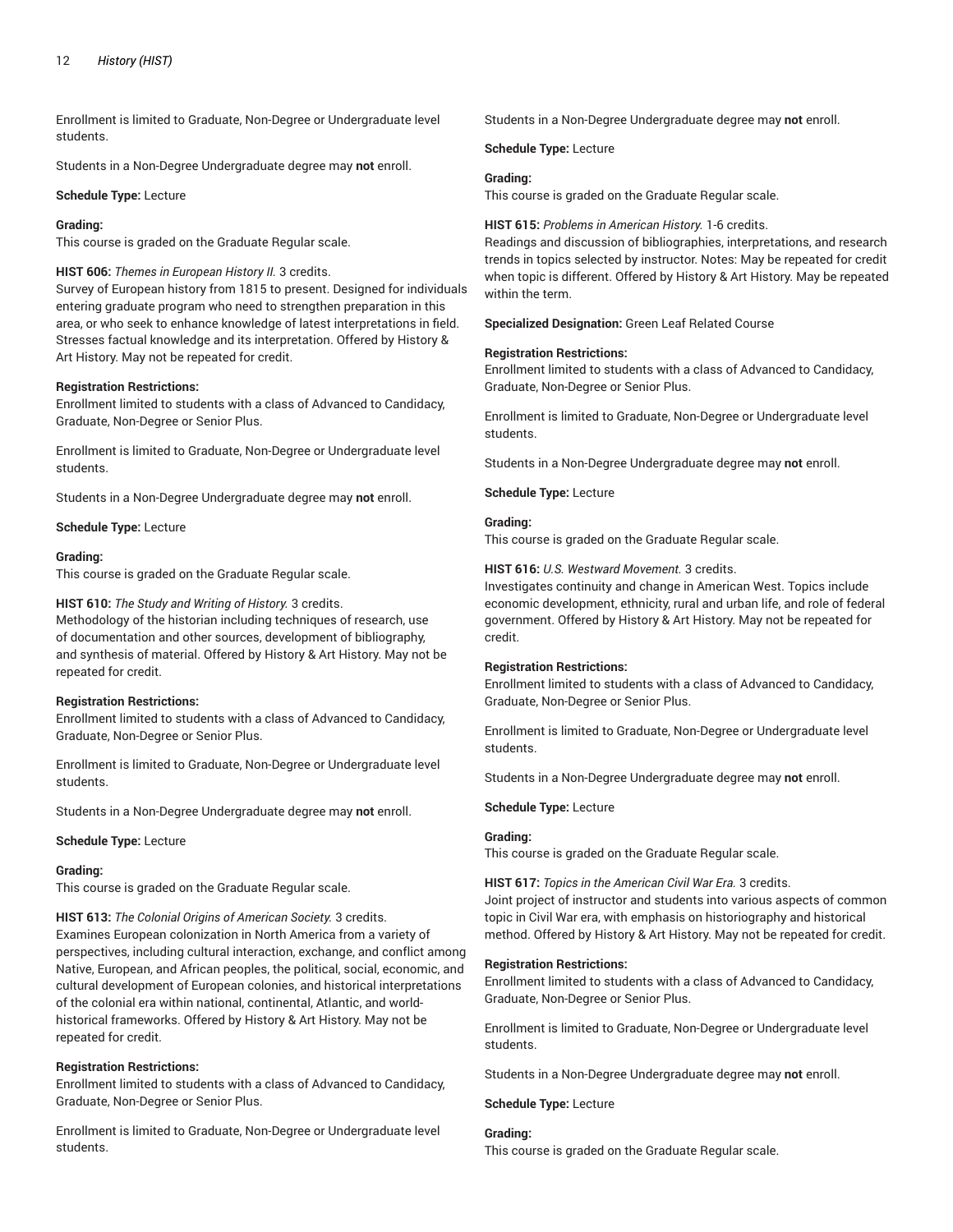# **HIST 618:** *The Age of Jackson, 1815-1854.* 3 credits.

Survey of social, cultural, intellectual, economic, and political changes in United States during period of rapid growth and expansion. Topics include second-party system; growth of sectionalism, nationalism, and expansionism; industrialization and spread of market economy; rise of romantic reform and evangelical religion; and growth of abolitionist and proslavery movements. Offered by History & Art History. May not be repeated for credit.

#### **Registration Restrictions:**

Enrollment limited to students with a class of Advanced to Candidacy, Graduate, Non-Degree or Senior Plus.

Enrollment is limited to Graduate, Non-Degree or Undergraduate level students.

Students in a Non-Degree Undergraduate degree may **not** enroll.

#### **Schedule Type:** Lecture

#### **Grading:**

This course is graded on the Graduate Regular scale.

**HIST 620:** *Development of the Early Republic, 1783-1815.* 3 credits. Investigates breakdown of Confederation, Constitutional Convention, and role of revolutionary ideology of republicanism. Discusses leadership and policies of republic in hostile international context. Students read extensively in monographic literature and prepare research paper. Offered by History & Art History. May not be repeated for credit.

#### **Registration Restrictions:**

Enrollment limited to students with a class of Advanced to Candidacy, Graduate, Non-Degree or Senior Plus.

Enrollment is limited to Graduate, Non-Degree or Undergraduate level students.

Students in a Non-Degree Undergraduate degree may **not** enroll.

#### **Schedule Type:** Lecture

#### **Grading:**

This course is graded on the Graduate Regular scale.

#### **HIST 622:** *U.S. South Since 1865.* 3 credits.

Provides a graduate level survey of the major themes and trends in the historical literature on the U.S. South since 1865. Topics covered include Jim Crow, the New Deal, the long Civil Rights movement, the rise of the Sunbelt, and the changing role of the South in national politics. Offered by History & Art History. May not be repeated for credit.

#### **Registration Restrictions:**

Enrollment limited to students with a class of Advanced to Candidacy, Graduate, Non-Degree or Senior Plus.

Enrollment is limited to Graduate, Non-Degree or Undergraduate level students.

Students in a Non-Degree Undergraduate degree may **not** enroll.

**Schedule Type:** Seminar

# **Grading:**

This course is graded on the Graduate Regular scale.

#### **HIST 623:** *Recent U.S. History, 1945 to Present.* 3 credits.

Selected political, social, economic, diplomatic, and cultural forces that shaped the post-World War II American experience. Offered by History & Art History. May not be repeated for credit.

#### **Registration Restrictions:**

Enrollment limited to students with a class of Advanced to Candidacy, Graduate, Non-Degree or Senior Plus.

Enrollment is limited to Graduate, Non-Degree or Undergraduate level students.

Students in a Non-Degree Undergraduate degree may **not** enroll.

**Schedule Type:** Lecture

# **Grading:**

This course is graded on the Graduate Regular scale.

#### **HIST 626:** *Approaches to American Culture.* 3 credits.

Focuses on various approaches historians have taken to history of American culture: questions they asked, assumptions they made, disciplinary tools they used, and types of materials they analyzed. Concentrates on patterns of culture, and what they say about American past and present. Offered by History & Art History. May not be repeated for credit.

# **Registration Restrictions:**

Enrollment limited to students with a class of Advanced to Candidacy, Graduate, Non-Degree or Senior Plus.

Enrollment is limited to Graduate, Non-Degree or Undergraduate level students.

Students in a Non-Degree Undergraduate degree may **not** enroll.

**Schedule Type:** Seminar

# **Grading:**

This course is graded on the Graduate Regular scale.

# **HIST 627:** *Disasters in U.S. History.* 3 credits.

Examines disasters as lived experiences and cultural constructions from the seventeenth century to the industrial era. Presents so-called natural disasters as partly the result of human agency. Shows how that storms, fires, and other unfortunate events become "disasters" only when they intersect with human lives. Uses case studies of disasters to explore their larger cultural and social contexts. Offered by History & Art History. May not be repeated for credit.

#### **Registration Restrictions:**

Enrollment limited to students with a class of Advanced to Candidacy, Graduate, Non-Degree or Senior Plus.

Students in a Non-Degree Undergraduate degree may **not** enroll.

**Schedule Type:** Seminar

# **Grading:**

This course is graded on the Graduate Regular scale.

**HIST 629:** *The Gilded Age and Progressive Era.* 3 credits. Examines history of United States from 1877 to 1918, with attention to history of reform movements and politics, and social history of the period. Familiarizes with major issues and historical literature of the period. Offered by History & Art History. May not be repeated for credit.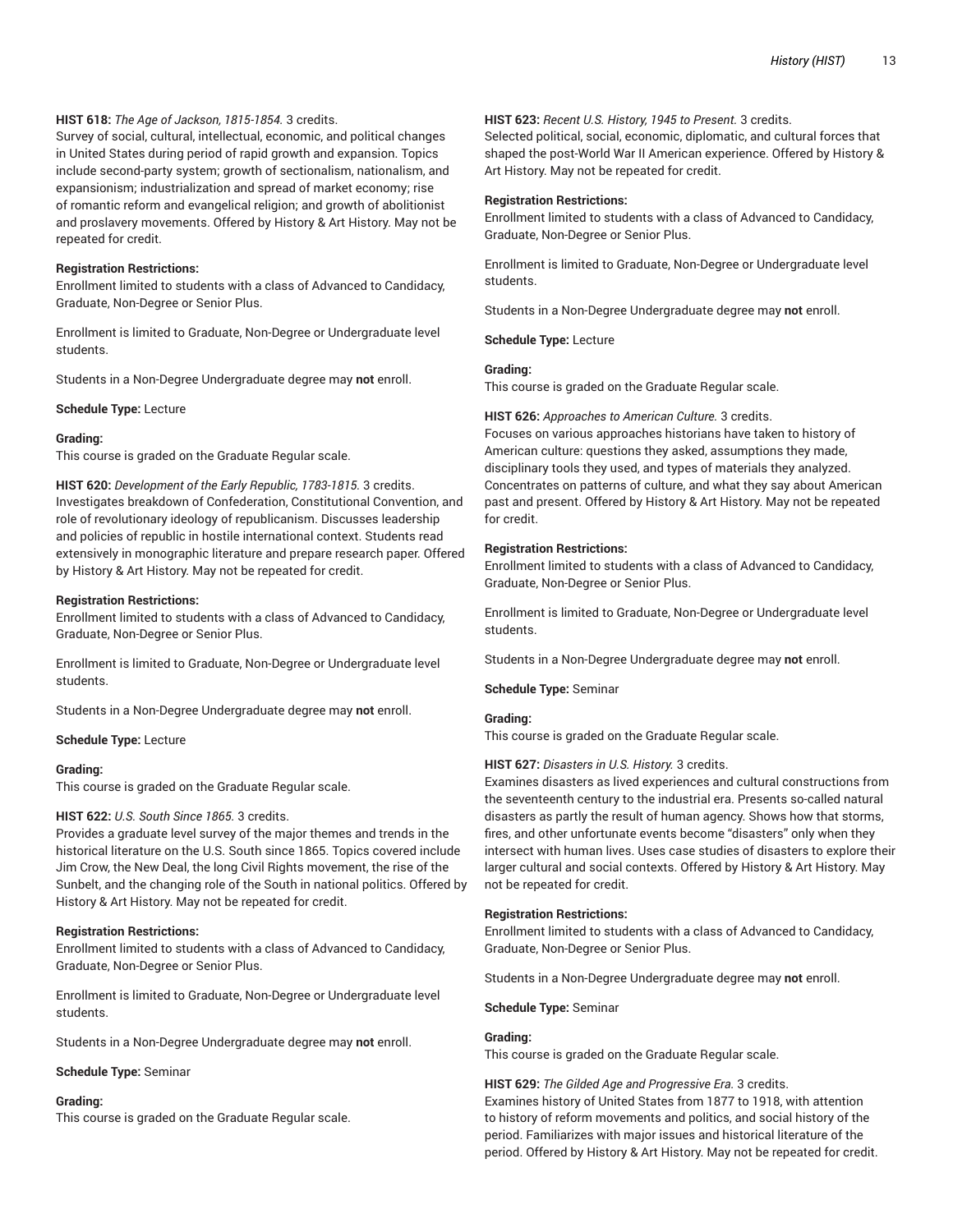### **Registration Restrictions:**

Enrollment limited to students with a class of Advanced to Candidacy, Graduate, Non-Degree or Senior Plus.

Enrollment is limited to Graduate, Non-Degree or Undergraduate level students.

Students in a Non-Degree Undergraduate degree may **not** enroll.

**Schedule Type:** Lecture

### **Grading:**

This course is graded on the Graduate Regular scale.

# **HIST 630:** *U.S. Women's History.* 3 credits.

Wide-ranging survey of burgeoning field of women's history, emphasizing critical evaluation of sources and interpretation. Readings represent variety of approaches, which may include material culture studies, medical history, history of sexuality, political history, and social and cultural history. Offered by History & Art History. May not be repeated for credit.

#### **Registration Restrictions:**

Enrollment limited to students with a class of Advanced to Candidacy, Graduate, Non-Degree or Senior Plus.

Enrollment is limited to Graduate, Non-Degree or Undergraduate level students.

Students in a Non-Degree Undergraduate degree may **not** enroll.

#### **Schedule Type:** Lecture

#### **Grading:**

This course is graded on the Graduate Regular scale.

# **HIST 631:** *Era of the American Revolution.* 3 credits.

Examines history and historiography of revolutionary era, with special emphasis on social and ideological interpretations of period. Includes events leading to War for Independence, war itself, and social and political effects of war on American society. Offered by History & Art History. May not be repeated for credit.

#### **Registration Restrictions:**

Enrollment limited to students with a class of Advanced to Candidacy, Graduate, Non-Degree or Senior Plus.

Enrollment is limited to Graduate, Non-Degree or Undergraduate level students.

Students in a Non-Degree Undergraduate degree may **not** enroll.

**Schedule Type:** Lecture

#### **Grading:**

This course is graded on the Graduate Regular scale.

#### **HIST 633:** *Reconstruction.* 3 credits.

Examines panoply of political, social, economic, and constitutional concerns from 1863 to 1880, as North and South struggled over outcome of Civil War. Addresses political institutions and power in postwar North and South, and place of former slaves in society, politics, and economy. Offered by History & Art History. May not be repeated for credit.

#### **Registration Restrictions:**

Enrollment limited to students with a class of Advanced to Candidacy, Graduate, Non-Degree or Senior Plus.

Enrollment is limited to Graduate, Non-Degree or Undergraduate level students.

Students in a Non-Degree Undergraduate degree may **not** enroll.

#### **Schedule Type:** Seminar

# **Grading:**

This course is graded on the Graduate Regular scale.

**HIST 634:** *Interwar America: 1918-1939.* 3 credits.

Considers issues of United States between the two world wars. Explores various ways issues complemented and contradicted each other in rich and complex historical era. Offered by History & Art History. May not be repeated for credit.

#### **Registration Restrictions:**

Enrollment limited to students with a class of Advanced to Candidacy, Graduate, Non-Degree or Senior Plus.

Enrollment is limited to Graduate, Non-Degree or Undergraduate level students.

Students in a Non-Degree Undergraduate degree may **not** enroll.

**Schedule Type:** Seminar

#### **Grading:**

This course is graded on the Graduate Regular scale.

#### **HIST 635:** *Problems in European History.* 3 credits.

Investigates selected problems. Readings, discussions, development of bibliographies. Primary sources used where possible. Notes: May be repeated for credit when topic is different. Offered by History & Art History. May be repeated within the term.

#### **Registration Restrictions:**

Enrollment limited to students with a class of Advanced to Candidacy, Graduate, Non-Degree or Senior Plus.

Enrollment is limited to Graduate, Non-Degree or Undergraduate level students.

Students in a Non-Degree Undergraduate degree may **not** enroll.

# **Schedule Type:** Lecture

# **Grading:**

This course is graded on the Graduate Regular scale.

#### **HIST 636:** *Political Culture in Twentieth-Century Germany and Austria: Continuities and Discontinuities.* 3 credits.

Recent interpretations of key political events of 20th century. Asks if there were fundamental continuities in structure of German and Austrian society that can be observed throughout the period under review. Offered by History & Art History. May not be repeated for credit.

**Recommended Prerequisite:** Baccalaureate degree in history or permission of instructor.

#### **Registration Restrictions:**

Enrollment limited to students with a class of Advanced to Candidacy, Graduate, Non-Degree or Senior Plus.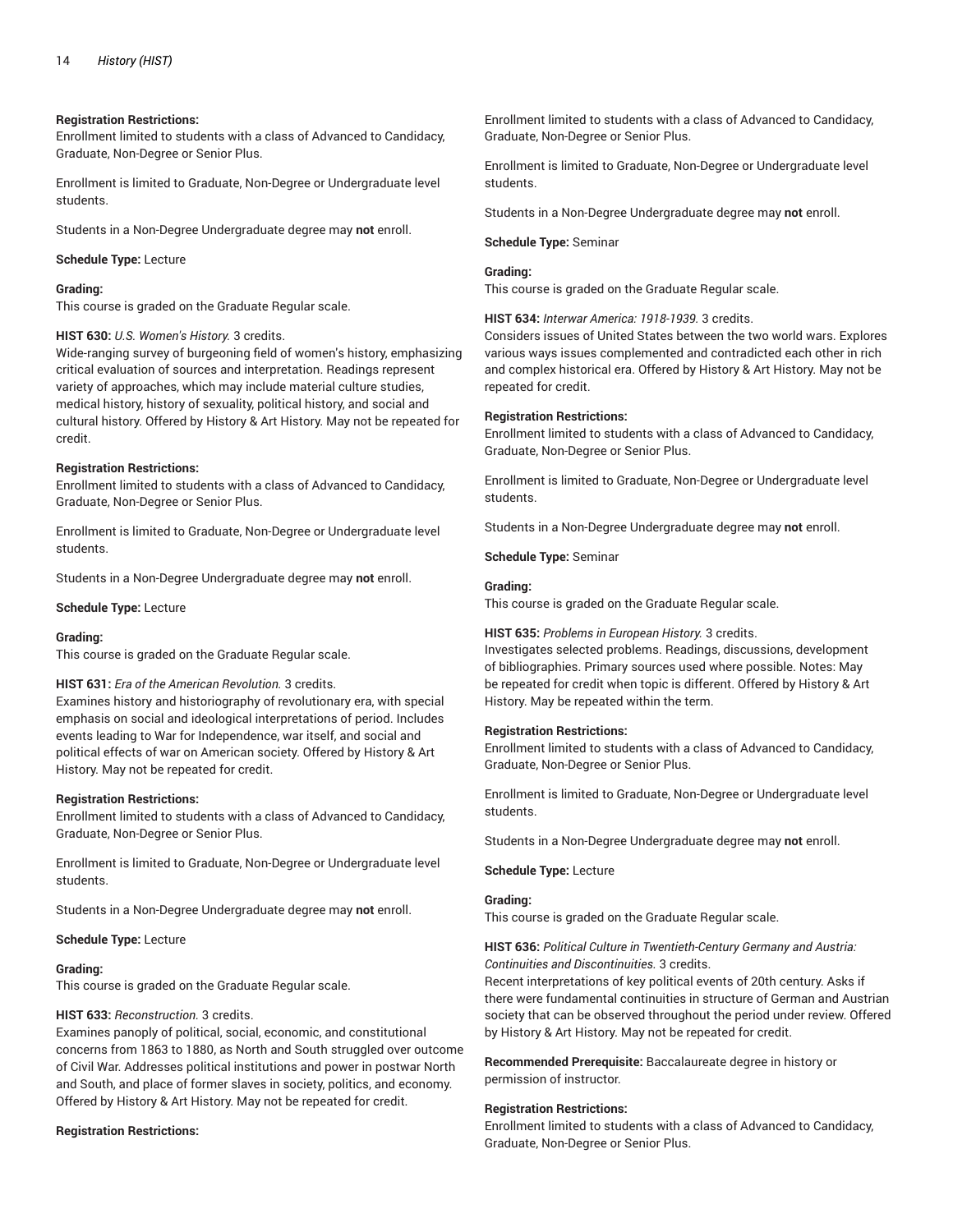Enrollment is limited to Graduate, Non-Degree or Undergraduate level students.

Students in a Non-Degree Undergraduate degree may **not** enroll.

## **Schedule Type:** Lecture

## **Grading:**

This course is graded on the Graduate Regular scale.

**HIST 637:** *Great Britain: Empire to Commonwealth, 1870-1970.* 3 credits. Examines rise of "new imperialism" in Great Britain from 1870 to end of empire, and gradual formation of Commonwealth of Nations. Offered by History & Art History. May not be repeated for credit.

#### **Registration Restrictions:**

Enrollment limited to students with a class of Advanced to Candidacy, Graduate, Non-Degree or Senior Plus.

Enrollment is limited to Graduate, Non-Degree or Undergraduate level students.

Students in a Non-Degree Undergraduate degree may **not** enroll.

**Schedule Type:** Lecture

#### **Grading:**

This course is graded on the Graduate Regular scale.

**HIST 639:** *Society and Politics in Western Europe, 1750-1914.* 3 credits. Focuses on changes in social conditions and ramifications in political life. Attention to urbanization of workers, changes in peasantry, growth of middle classes, decline of nobility, and major political developments and expansion of liberal reforms. Offered by History & Art History. May not be repeated for credit.

# **Registration Restrictions:**

Enrollment limited to students with a class of Advanced to Candidacy, Graduate, Non-Degree or Senior Plus.

Enrollment is limited to Graduate, Non-Degree or Undergraduate level students.

Students in a Non-Degree Undergraduate degree may **not** enroll.

#### **Schedule Type:** Lecture

# **Grading:**

This course is graded on the Graduate Regular scale.

# **HIST 640:** *Metropolitan Cities of Europe in the Nineteenth and Twentieth Centuries.* 3 credits.

Studies individual cities, and investigates particular cities in depth. Considers economic, social, cultural, and political features of urban life. Offered by History & Art History. May not be repeated for credit.

# **Registration Restrictions:**

Enrollment limited to students with a class of Advanced to Candidacy, Graduate, Non-Degree or Senior Plus.

Enrollment is limited to Graduate, Non-Degree or Undergraduate level students.

Students in a Non-Degree Undergraduate degree may **not** enroll.

**Schedule Type:** Lecture

### **Grading:**

This course is graded on the Graduate Regular scale.

#### **HIST 642:** *Humanism and the Renaissance.* 3 credits.

The Renaissance as a unique period in European cultural history from ca. 1350 to 1520. Concentrates on Italian situation as standard, with consideration given to manifestations of Renaissance in northern Europe, especially Germany, until Reformation. Focuses on recent studies of political, social, intellectual, and religious changes. Students write class reports and a larger bibliographic paper. Offered by History & Art History. May not be repeated for credit.

### **Registration Restrictions:**

Enrollment limited to students with a class of Advanced to Candidacy, Graduate, Non-Degree or Senior Plus.

Enrollment is limited to Graduate, Non-Degree or Undergraduate level students.

Students in a Non-Degree Undergraduate degree may **not** enroll.

**Schedule Type:** Lecture

# **Grading:**

This course is graded on the Graduate Regular scale.

**HIST 643:** *Religion and Society in the Reformation Era.* 3 credits. The Reformation, ca. 1500 to 1650, was a time of major religious, intellectual, social, and political upheaval in European history. Investigates reasons for changes, and effects on European society. First half focuses on Germany, but major events throughout Europe are studied. Offered by History & Art History. May not be repeated for credit.

#### **Registration Restrictions:**

Enrollment limited to students with a class of Advanced to Candidacy, Graduate, Non-Degree or Senior Plus.

Enrollment is limited to Graduate, Non-Degree or Undergraduate level students.

Students in a Non-Degree Undergraduate degree may **not** enroll.

**Schedule Type:** Lecture

#### **Grading:**

This course is graded on the Graduate Regular scale.

**HIST 644:** *Society and Culture in Early Modern Europe.* 3 credits. Overview of most recent historical work on social and cultural history of premodern West, ca. 1400 to 1800. Uses theoretical approaches and empirical methodologies of other disciplines, especially social anthropology, sociology, and literary theory, to shed new light on popular culture, class, manners, taste, rituals, religion, language, gender, and the state. Formulates new topics of research and poses new questions, and suggests new approach to more traditional topics such as politics, religion, and ideas. Offered by History & Art History. May not be repeated for credit.

# **Registration Restrictions:**

Enrollment limited to students with a class of Advanced to Candidacy, Graduate, Non-Degree or Senior Plus.

Enrollment is limited to Graduate, Non-Degree or Undergraduate level students.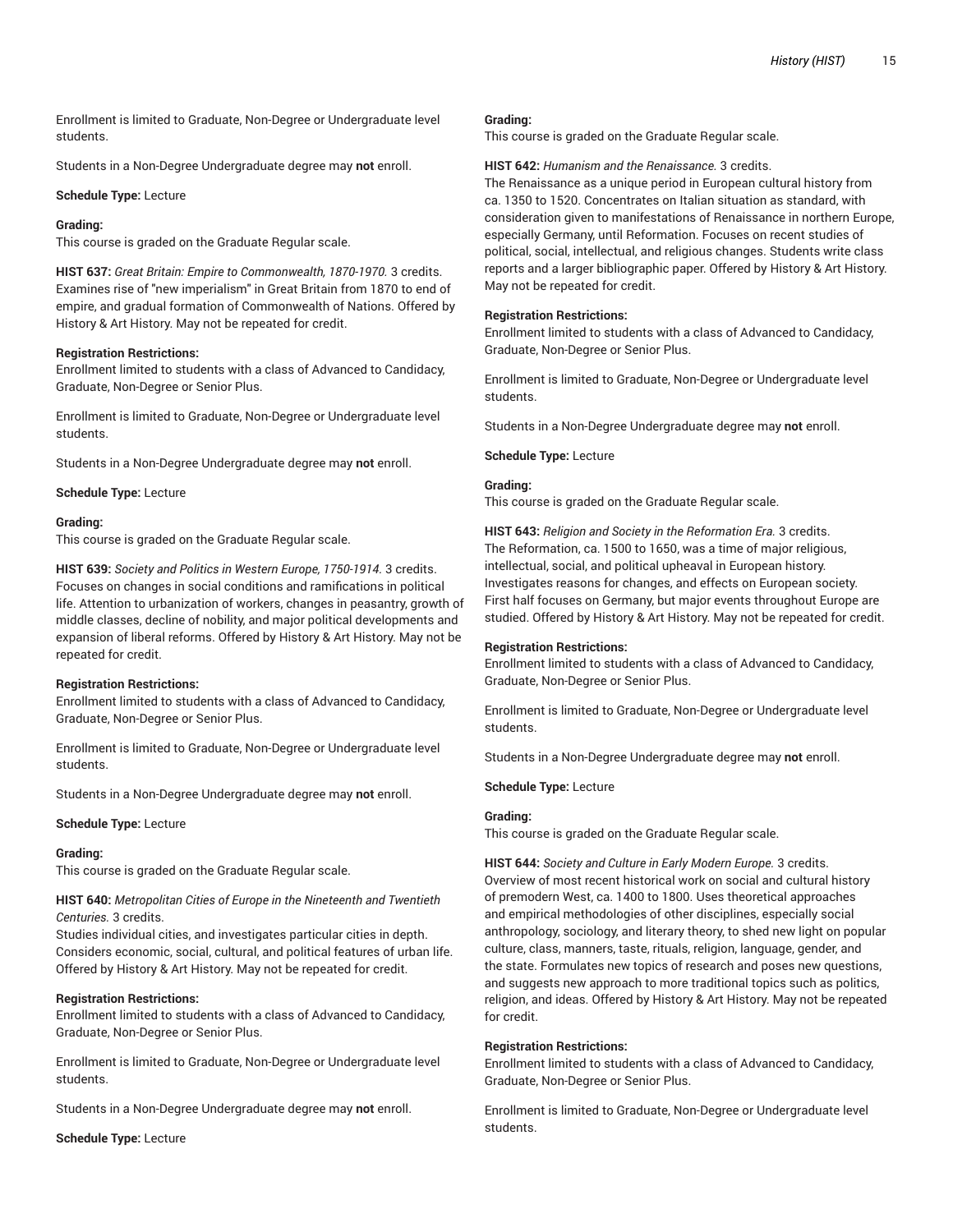Students in a Non-Degree Undergraduate degree may **not** enroll.

**Schedule Type:** Lecture

#### **Grading:**

This course is graded on the Graduate Regular scale.

## **HIST 646:** *Stalinism.* 3 credits.

Explores differing interpretations of the history of Stalinism. Topics include Soviet ideology, terror, Stalinist culture and society, the politicization of everyday life, industrialization and urbanization, family and gender politics, nationalities policies, and foreign policy—all of which combined to create the strange new culture that has been called Stalinism. Offered by History & Art History. May not be repeated for credit.

#### **Registration Restrictions:**

Enrollment limited to students with a class of Advanced to Candidacy, Graduate, Non-Degree or Senior Plus.

Students in a Non-Degree Undergraduate degree may **not** enroll.

**Schedule Type:** Seminar

#### **Grading:**

This course is graded on the Graduate Regular scale.

# **HIST 661:** *Religion in North America to 1870.* 3 credits.

Dimensions of religion and religious experience in early America, from the beginnings of European settlement into the mid-to-late nineteenth century. Offered by History & Art History. May not be repeated for credit.

#### **Registration Restrictions:**

Enrollment limited to students with a class of Advanced to Candidacy, Graduate, Non-Degree or Senior Plus.

Enrollment is limited to Graduate, Non-Degree or Undergraduate level students.

Students in a Non-Degree Undergraduate degree may **not** enroll.

**Schedule Type:** Seminar

#### **Grading:**

This course is graded on the Graduate Regular scale.

# **HIST 662:** *U.S. Religion since 1870.* 3 credits.

Dimensions of religion and religious experience in the United States, from the mid-to-late nineteenth century through recent decades. Offered by History & Art History. May not be repeated for credit.

# **Registration Restrictions:**

Enrollment limited to students with a class of Advanced to Candidacy, Graduate, Non-Degree or Senior Plus.

Enrollment is limited to Graduate, Non-Degree or Undergraduate level students.

Students in a Non-Degree Undergraduate degree may **not** enroll.

#### **Schedule Type:** Seminar

# **Grading:**

This course is graded on the Graduate Regular scale.

# **HIST 663:** *Topics in U.S. Religious History.* 3 credits.

Readings and discussion of bibliographies, interpretations, and research trends in U.S. religious history. Topics selected by the instructor. Notes:

May be repeated when topic is different. Offered by History & Art History. May be repeated within the degree for a maximum 6 credits.

## **Registration Restrictions:**

Enrollment limited to students with a class of Advanced to Candidacy, Graduate, Non-Degree or Senior Plus.

Enrollment is limited to Graduate or Undergraduate level students.

Students in a Non-Degree Undergraduate degree may **not** enroll.

**Schedule Type:** Seminar

### **Grading:**

This course is graded on the Graduate Regular scale.

# **HIST 675:** *Problems in Military History.* 3 credits.

Readings and discussion of bibliographies, interpretations, and research trends in military history topics selected by the instructor. Notes: May be repeated when topic is different. Offered by History & Art History. May be repeated within the degree for a maximum 6 credits.

### **Registration Restrictions:**

Enrollment limited to students with a class of Advanced to Candidacy, Graduate, Non-Degree or Senior Plus.

Enrollment is limited to Graduate, Non-Degree or Undergraduate level students.

Students in a Non-Degree Undergraduate degree may **not** enroll.

**Schedule Type:** Seminar

# **Grading:**

This course is graded on the Graduate Regular scale.

# **HIST 677:** *The Vietnam War.* 3 credits.

Considers the causes, major events, and historiographic debates of America's Vietnam War including the war's antecedents in Vietnamese history, American decisions for war, strategy and major military engagements, the American antiwar movement, and diplomacy and peace talks. Offered by History & Art History. May not be repeated for credit.

# **Registration Restrictions:**

Enrollment limited to students with a class of Advanced to Candidacy, Graduate, Non-Degree or Senior Plus.

Enrollment is limited to Graduate, Non-Degree or Undergraduate level students.

Students in a Non-Degree Undergraduate degree may **not** enroll.

#### **Schedule Type:** Seminar

# **Grading:**

This course is graded on the Graduate Regular scale.

# **HIST 679:** *War and Remembrance.* 3 credits.

Considers various approaches to the study of public or collective memory as it pertains to war, in particular how people around the world have constructed memories of war and how those memories have been expressed in literature, popular culture, memorials, and commemorative activities. Offered by History & Art History. May not be repeated for credit.

#### **Registration Restrictions:**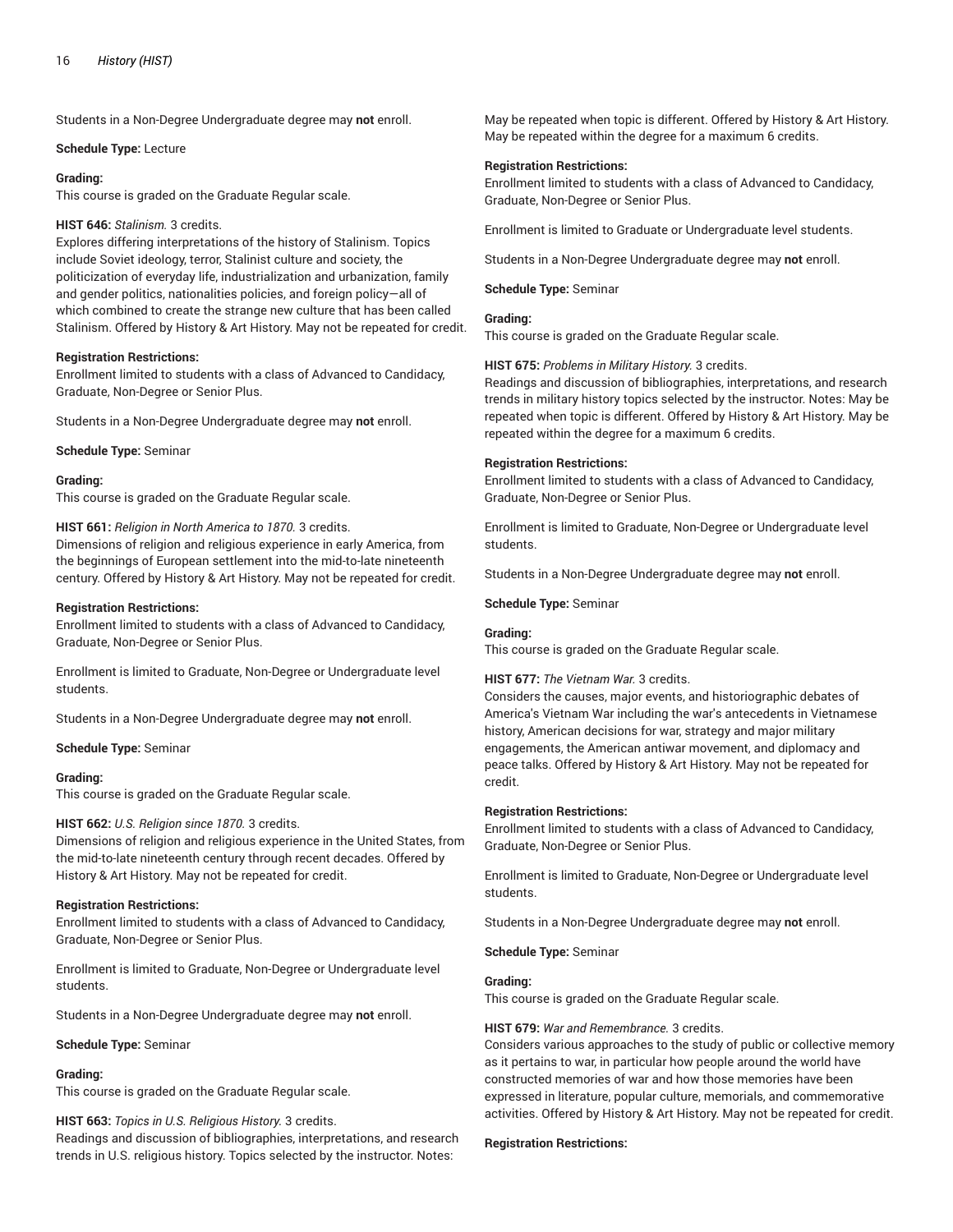Enrollment limited to students with a class of Advanced to Candidacy, Graduate, Non-Degree or Senior Plus.

Enrollment is limited to Graduate, Non-Degree or Undergraduate level students.

Students in a Non-Degree Undergraduate degree may **not** enroll.

#### **Schedule Type:** Seminar

#### **Grading:**

This course is graded on the Graduate Regular scale.

**HIST 680:** *Introduction to Digital Humanities.* 3 credits.

Introduces students to key concepts, tools, and practices of digital humanities. Offered by History & Art History. May not be repeated for credit.

#### **Registration Restrictions:**

Enrollment limited to students with a class of Advanced to Candidacy, Graduate, Non-Degree or Senior Plus.

Enrollment is limited to Graduate, Non-Degree or Undergraduate level students.

**Schedule Type:** Seminar

#### **Grading:**

This course is graded on the Graduate Regular scale.

#### **HIST 685:** *Topics in Applied History.* 3 credits.

Addresses specific topics in applied history selected by the instructor, with emphasis on combining theoretical analysis and readings with attention to practices and skills of applied history. Offered by History & Art History. May be repeated within the degree for a maximum 15 credits.

# **Registration Restrictions:**

Enrollment limited to students with a class of Advanced to Candidacy, Graduate, Non-Degree or Senior Plus.

Enrollment is limited to Graduate, Non-Degree or Undergraduate level students.

Students in a Non-Degree Undergraduate degree may **not** enroll.

**Schedule Type:** Seminar

#### **Grading:**

This course is graded on the Graduate Regular scale.

# **HIST 688:** *Topics in History and New Media.* 3 credits.

Covers specific topics in history and new media selected by the instructor, with an emphasis on combining theoretical analysis and readings with hands-on projects and problem-solving. Notes: May be repeated for credit when topic is different. Offered by History & Art History. May be repeated within the term for a maximum 12 credits.

#### **Registration Restrictions:**

Enrollment limited to students with a class of Advanced to Candidacy, Graduate, Non-Degree or Senior Plus.

Enrollment is limited to Graduate, Non-Degree or Undergraduate level students.

Students in a Non-Degree Undergraduate degree may **not** enroll.

#### **Schedule Type:** Seminar

#### **Grading:**

This course is graded on the Graduate Regular scale.

**HIST 689:** *Teaching and Learning History in the Digital Age.* 3 credits. Examines what happens when instructors integrate new media technology into history classroom. Includes consideration of learning theory, new media theory, and an in-depth examination of state-of-theart in practice. In the final third of semester, students produce practicum that is either working history teaching web site or concept paper for site, depending on student's degree of technical sophistication. No prior facility with information technology required. Course appropriate for graduate students working as teachers or planning career in teaching. Offered by History & Art History. May not be repeated for credit.

#### **Registration Restrictions:**

Enrollment limited to students with a class of Advanced to Candidacy, Graduate, Non-Degree or Senior Plus.

Enrollment is limited to Graduate, Non-Degree or Undergraduate level students.

Students in a Non-Degree Undergraduate degree may **not** enroll.

**Schedule Type:** Seminar

#### **Grading:**

This course is graded on the Graduate Regular scale.

**HIST 690:** *The Administration of Archives and Manuscripts.* 3 credits. Introduces principles and practices of managing records and administering archival and manuscript collections, public and private. Designed for graduate students with special interest in historical sources as well as for those specializing in applied history. Offered by History & Art History. May not be repeated for credit.

#### **Registration Restrictions:**

Enrollment limited to students with a class of Advanced to Candidacy, Graduate, Non-Degree or Senior Plus.

Enrollment is limited to Graduate, Non-Degree or Undergraduate level students.

Students in a Non-Degree Undergraduate degree may **not** enroll.

#### **Schedule Type:** Lecture

### **Grading:**

This course is graded on the Graduate Regular scale.

#### **HIST 691:** *Museum Studies.* 3 credits.

General introduction to museums of history and museum studies in the United States, intended for interested citizen as well as for assistance to students in course and career choices. Explores development, present state, and future possibilities of U.S. Museums, with some reference to international developments. Offered by History & Art History. May not be repeated for credit.

**Recommended Prerequisite:** 6 hours of U.S. HIST or permission of department.

#### **Registration Restrictions:**

Enrollment limited to students with a class of Advanced to Candidacy, Graduate, Non-Degree or Senior Plus.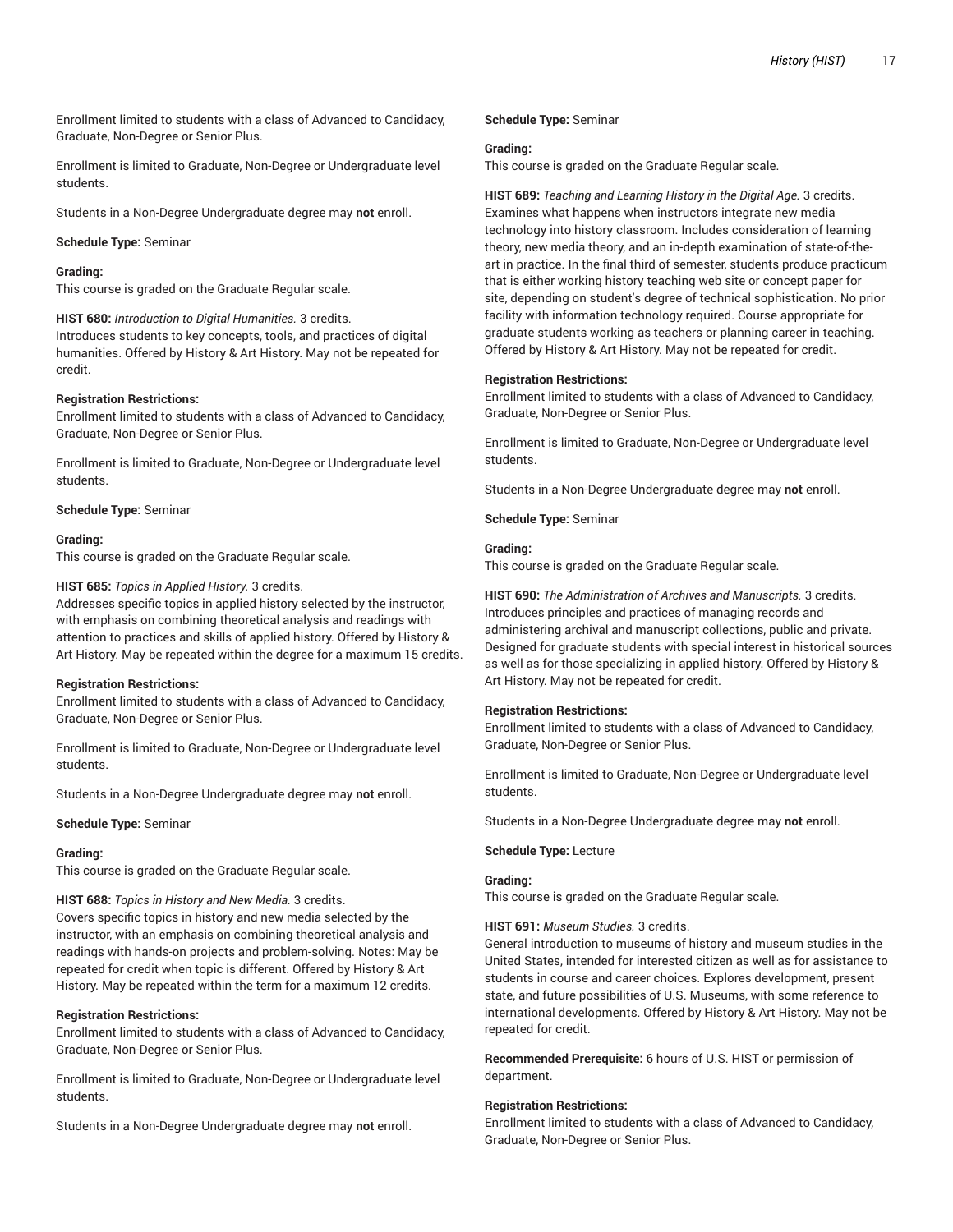Enrollment is limited to Graduate, Non-Degree or Undergraduate level students.

Students in a Non-Degree Undergraduate degree may **not** enroll.

**Schedule Type:** Lecture

## **Grading:**

This course is graded on the Graduate Regular scale.

# **HIST 692:** *Historical Editing.* 3 credits.

Introduces fundamentals of historical editing of documents, including microform, word processing, and computer techniques. Designed for those seeking introduction to various areas of applied history, and those intending to edit historical documents for publication. Offered by History & Art History. May not be repeated for credit.

#### **Registration Restrictions:**

Enrollment limited to students with a class of Advanced to Candidacy, Graduate, Non-Degree or Senior Plus.

Enrollment is limited to Graduate, Non-Degree or Undergraduate level students.

Students in a Non-Degree Undergraduate degree may **not** enroll.

**Schedule Type:** Lecture

#### **Grading:**

This course is graded on the Graduate Regular scale.

#### **HIST 693:** *Historic Preservation.* 3 credits.

General introduction to historic preservation in the United States, intended for interested citizen and to assist students in course and career choices. Explores development, present state, and future possibilities of historic preservation in the United States, with some reference to international aspects of preservation. Offered by History & Art History. May not be repeated for credit.

**Recommended Prerequisite:** 6 credits of U.S. history or permission of department.

#### **Registration Restrictions:**

Enrollment limited to students with a class of Advanced to Candidacy, Graduate, Non-Degree or Senior Plus.

Enrollment is limited to Graduate, Non-Degree or Undergraduate level students.

Students in a Non-Degree Undergraduate degree may **not** enroll.

#### **Schedule Type:** Lecture

#### **Grading:**

This course is graded on the Graduate Regular scale.

#### **HIST 694:** *Digital Public History.* 3 credits.

Introduces students to the theories and methods central to doing digital public history, and develops the skills necessary for students to plan and execute their own projects. Topics include digital strategy development, developing effective digital exhibits, describing and publishing digital collections, mobile computing and curating the landscape, creating participatory history projects, and effective methods for evaluating digital public history work. Offered by History & Art History. May not be repeated for credit.

### **Registration Restrictions:**

Enrollment limited to students with a class of Advanced to Candidacy, Graduate, Non-Degree or Senior Plus.

Enrollment is limited to Graduate, Non-Degree or Undergraduate level students.

Students in a Non-Degree Undergraduate degree may **not** enroll.

#### **Schedule Type:** Seminar

# **Grading:**

This course is graded on the Graduate Regular scale.

**HIST 695:** *History Symposium.* 1-3 credits.

Subject of academic and community interest pursued through discussions and lectures by distinguished guest instructors. Offered by History & Art History. May not be repeated for credit.

#### **Registration Restrictions:**

Enrollment limited to students with a class of Advanced to Candidacy, Graduate, Non-Degree or Senior Plus.

Enrollment is limited to Graduate, Non-Degree or Undergraduate level students.

Students in a Non-Degree Undergraduate degree may **not** enroll.

**Schedule Type:** Lecture

# **Grading:**

This course is graded on the Graduate Regular scale.

**HIST 696:** *Clio Wired: An Introduction to History and New Media.* 3 credits. Students with limited computer competency should consult department before enrolling. Introduces changes that new media and technologies are bringing to how we research, write, present, and teach about the past. Students explore theoretical and historical issues as well as learn hands-on skills in digital history. Notes: Students with limited computer competency should consult with department before enrolling. Offered by History & Art History. May not be repeated for credit.

#### **Registration Restrictions:**

Enrollment limited to students with a class of Advanced to Candidacy, Graduate, Non-Degree or Senior Plus.

Enrollment is limited to Graduate, Non-Degree or Undergraduate level students.

Students in a Non-Degree Undergraduate degree may **not** enroll.

**Schedule Type:** Seminar

# **Grading:**

This course is graded on the Graduate Regular scale.

**HIST 697:** *Creating History in New Media.* 3 credits.

Seminar; students create original historical projects in digital media. Offered by History & Art History. May not be repeated for credit.

**Recommended Prerequisite:** HIST 696 or permission of instructor.

#### **Registration Restrictions:**

Enrollment limited to students with a class of Advanced to Candidacy, Graduate, Non-Degree or Senior Plus.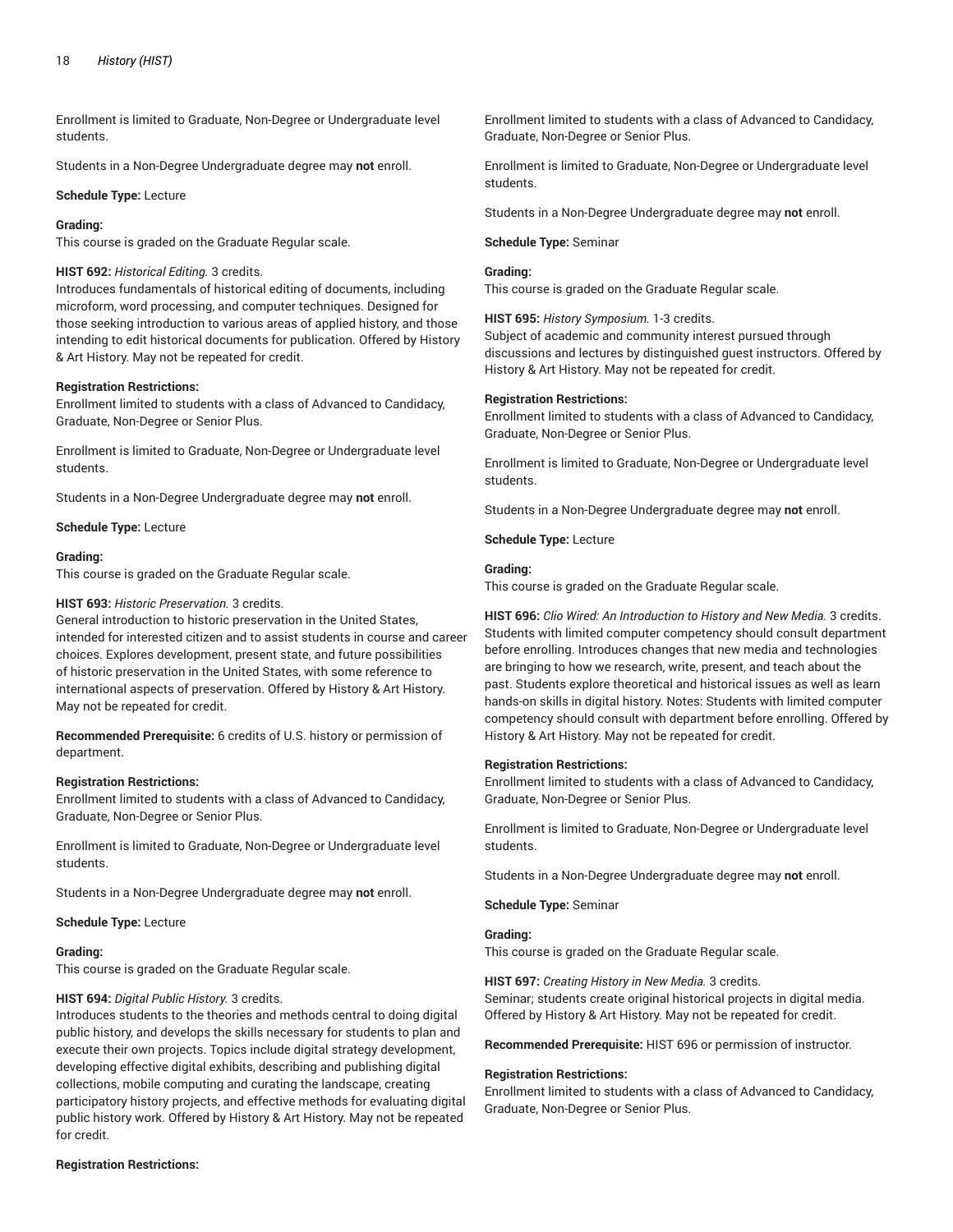Enrollment is limited to Graduate, Non-Degree or Undergraduate level students.

Students in a Non-Degree Undergraduate degree may **not** enroll.

# **Schedule Type:** Seminar

# **Grading:**

This course is graded on the Graduate Regular scale.

**HIST 698:** *Programming in History and New Media.* 3 credits. Provides students with advanced conceptual and technical skills to enhance historical practice and research in the digital arena. Focuses on in-depth analysis of theoretical frameworks and on developing proficiency in a variety of programming languages and tools for humanistic and historical research. Offered by History & Art History. May not be repeated for credit.

**Recommended Prerequisite:** HIST 696, 697, or literacy in new media.

# **Registration Restrictions:**

Enrollment limited to students with a class of Advanced to Candidacy, Graduate, Non-Degree or Senior Plus.

Enrollment is limited to Graduate, Non-Degree or Undergraduate level students.

Students in a Non-Degree Undergraduate degree may **not** enroll.

**Schedule Type:** Seminar

# **Grading:**

This course is graded on the Graduate Regular scale.

# **700 Level Courses**

# **HIST 711:** *Research Seminar in U.S. History.* 3 credits.

Research in specialized topics using primary sources. Offered by History & Art History. May be repeated within the term for a maximum 6 credits. Equivalent to HIST 797.

**Recommended Prerequisite:** HIST 610 or permission of department.

# **Registration Restrictions:**

Enrollment is limited to students with a major in Cultural Studies, Education (Community College) or History.

Enrollment is limited to Graduate or Non-Degree level students.

Students in a Non-Degree Undergraduate degree may **not** enroll.

**Schedule Type:** Seminar

# **Grading:**

This course is graded on the Graduate Regular scale.

**HIST 731:** *Research Seminar in European History.* 3 credits.

Research in specialized topics using primary sources. Offered by History & Art History. May be repeated within the term for a maximum 6 credits. Equivalent to HIST 797.

**Recommended Prerequisite:** HIST 610 or permission of department.

# **Registration Restrictions:**

Enrollment is limited to students with a major in Cultural Studies, Education (Community College) or History.

Enrollment is limited to Graduate or Non-Degree level students.

Students in a Non-Degree Undergraduate degree may **not** enroll.

**Schedule Type:** Seminar

# **Grading:**

This course is graded on the Graduate Regular scale.

**HIST 751:** *Research Seminar in Comparative World History.* 3 credits. Research seminar requiring comparative research and analysis. Organized around significant topic or theme in field of world history. Notes: Topics vary from year to year. Offered by History & Art History. May not be repeated for credit. Equivalent to HIST 797.

**Recommended Prerequisite:** HIST 610 or permission of department.

# **Registration Restrictions:**

Enrollment is limited to Graduate or Non-Degree level students.

Students in a Non-Degree Undergraduate degree may **not** enroll.

**Schedule Type:** Seminar

# **Grading:**

This course is graded on the Graduate Regular scale.

**HIST 790:** *Comprehensive Readings in U.S. History.* 3 credits. Integrates past work in major field and fills gaps before comprehensive exam. After a review of graduate experience, student and instructor design reading list to round out preparation for exam. Notes: To be taken in final semester of program. Offered by History & Art History. May not be repeated for credit.

# **Registration Restrictions:**

Enrollment is limited to Graduate or Non-Degree level students.

Students in a Non-Degree Undergraduate degree may **not** enroll.

**Schedule Type:** Independent Study

# **Grading:**

This course is graded on the Graduate Regular scale.

**HIST 791:** *Comprehensive Readings in Comparative World History.* 3 credits. Integrates past work in major field and fills gaps before comprehensive exam. After a review of graduate course work, student and instructor design reading list to round out preparation for exam. Notes: To be taken in final semester of program. Offered by History & Art History. May not be repeated for credit.

# **Registration Restrictions:**

Enrollment is limited to Graduate or Non-Degree level students.

Students in a Non-Degree Undergraduate degree may **not** enroll.

**Schedule Type:** Independent Study

# **Grading:**

This course is graded on the Graduate Regular scale.

**HIST 792:** *Comprehensive Readings in European History Since 1500.* 3 credits.

Integrates past work in major field and fills gaps before comprehensive exam. After review of graduate experience, student and instructor design reading list to round out preparation for exam. Notes: To be taken in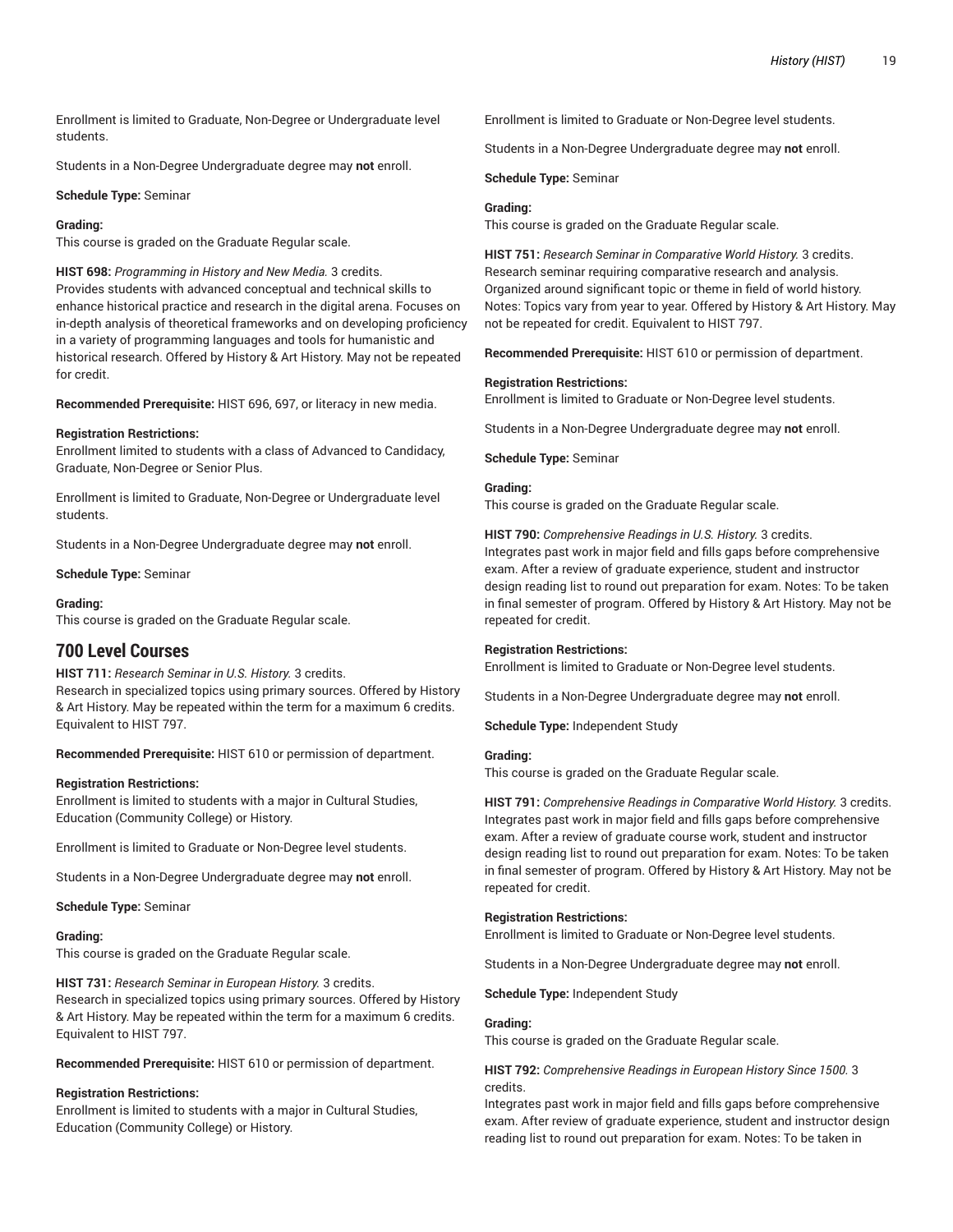final semester of program. Offered by History & Art History. May not be repeated for credit.

#### **Registration Restrictions:**

Enrollment is limited to Graduate or Non-Degree level students.

Students in a Non-Degree Undergraduate degree may **not** enroll.

**Schedule Type:** Independent Study

#### **Grading:**

This course is graded on the Graduate Regular scale.

#### **HIST 794:** *Internship in Applied History.* 1-6 credits.

All internship placements must be approved by the department to ensure suitability to student's program. Introduces applied history through work and study at historical museum, site, library archive, editing project, or other approved agency. Offered by History & Art History. May be repeated within the degree for a maximum 6 credits.

**Recommended Prerequisite:** Admission to graduate program in history and 3 hours of applied history.

#### **Registration Restrictions:**

Enrollment is limited to Graduate or Non-Degree level students.

Students in a Non-Degree Undergraduate degree may **not** enroll.

**Schedule Type:** Internship

#### **Grading:**

This course is graded on the Graduate Special scale.

# **HIST 795:** *Practicum in Digital History.* 3 credits.

Exposes students to various projects in digital history through work and study at the Center for History and New Media. All placements must be approved by CHNM to ensure the suitability of students and projects. Offered by History & Art History. May be repeated within the degree for a maximum 12 credits.

# **Registration Restrictions:**

Enrollment is limited to students with a major, minor, or concentration in History.

Enrollment is limited to Graduate or Non-Degree level students.

Students in a Non-Degree Undergraduate degree may **not** enroll.

**Schedule Type:** Independent Study

# **Grading:**

This course is graded on the Graduate Special scale.

# **HIST 796:** *Directed Readings.* 1-6 credits.

Independent reading on topic agreed to by student and faculty member. Offered by History & Art History. May be repeated within the degree for a maximum 6 credits.

# **Registration Restrictions:**

Enrollment is limited to Graduate or Non-Degree level students.

Students in a Non-Degree Undergraduate degree may **not** enroll.

**Schedule Type:** Independent Study

# **Grading:**

This course is graded on the Graduate Regular scale.

# **HIST 797:** *Research Seminar in History.* 3 credits.

Research in specialized topics using primary sources. May be repeated for credit when topic is different, or with same topic with permission of the department. Offered by History & Art History. May be repeated within the term for a maximum 6 credits. Equivalent to HIST 711, HIST 731, HIST 751.

**Recommended Prerequisite:** HIST 610 or permission of department.

#### **Registration Restrictions:**

Enrollment limited to students with a class of Advanced to Candidacy, Graduate, Non-Degree or Senior Plus.

Enrollment is limited to students with a major in Cultural Studies, Education (Community College) or History.

Students in a Non-Degree Undergraduate degree may **not** enroll.

**Schedule Type:** Seminar

# **Grading:**

This course is graded on the Graduate Regular scale.

**HIST 798:** *Directed Research and Writing in History.* 3 credits. Intended for students in department's predoctoral track who are not writing master's thesis. Goal is to produce substantial and original contribution to historical knowledge on model of article in scholarly journal. Offered by History & Art History. May not be repeated for credit.

**Recommended Prerequisite:** Admission to MA program, HIST 610, and research seminar.

# **Registration Restrictions:**

Enrollment is limited to Graduate or Non-Degree level students.

Students in a Non-Degree Undergraduate degree may **not** enroll.

**Schedule Type:** Thesis

# **Grading:**

This course is graded on the Graduate Special scale.

#### **HIST 799:** *Thesis.* 1-6 credits.

Master's thesis research and writing under direction of faculty committee. Offered by History & Art History. May be repeated within the degree.

#### **Registration Restrictions:**

Enrollment is limited to Graduate or Non-Degree level students.

Students in a Non-Degree Undergraduate degree may **not** enroll.

**Schedule Type:** Thesis

#### **Grading:**

This course is graded on the Satisfactory/No Credit scale.

# **800 Level Courses**

**HIST 801:** *New Developments in History.* 3 credits. Survey of current developments in historical analysis and methodology. Offered by History & Art History. May not be repeated for credit.

**Recommended Prerequisite:** Admission to doctoral program.

#### **Registration Restrictions:**

Enrollment is limited to Graduate level students.